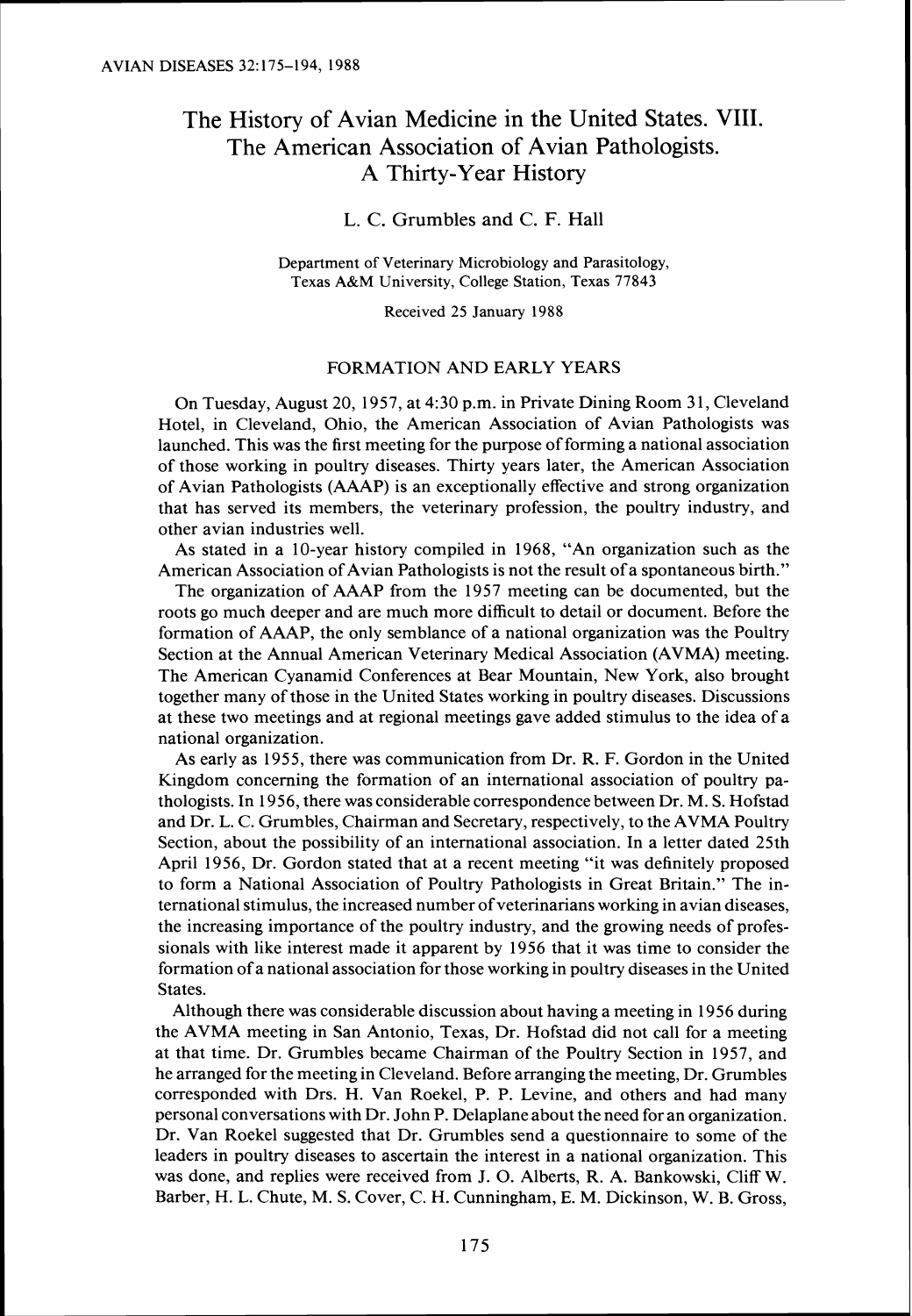C. M. Hamilton, M. S. Hofstad, Erwin Jungherr, P. P. Levine, Norman Olson, B. S. Pomeroy, H. Van Roekel, and V. J. Yates.

Although the individuals listed above were in favor of having a national organization, some qualified their response by "depends on the type of organization." Encouraged by the interest in forming a national organization, a meeting was scheduled by Dr. Grumbles through the AVMA for August 20, 1957, in the Cleveland Hotel. That there was great interest was evident by attendance of 42 at this meeting, and considerable discussion clarified the desire of the group to form a national association. This first meeting was of such historical importance that the list of those attending is included in the Appendix.

Dr. Grumbles presided at the meeting and was elected as Chairman, and Dr. H. L. Chute was elected as Secretary for the next year. It was decided that a committee should be appointed to complete a constitution and finalize other details before the next meeting, which would be in 1958, at the time of the AVMA meeting. Dr. Grumbles appointed the following committee:

- Dr. Henry Van Roekel, Department of Veterinary Science, University of Massachusetts, Amherst, Massachusetts.
- Dr. J. F. Sullivan, A.R.S.-Animal Disease and Parasite Research Branch, Beltsville, Maryland.
- Dr. B. S. Pomeroy, Agricultural Experiment Station, University of Minnesota, St. Paul, Minnesota.
- Dr. S. B. Hitchner, Research Veterinarian, A.S.L. Inc., Madison, Wisconsin.
- Dr. J. P. Delaplane, Department of Veterinary Microbiology, Texas A&M College, College Station, Texas.
- Dr. A. S. Rosenwald, Extension Poultry Pathologist, University of California, Davis, California.

The organization committee did its work by correspondence and was fortunate to have the opportunity to meet twice during the year. Following the untimely death of Dr. Delaplane on September 22, 1957, Dr. Grumbles was asked to replace him on the organizing committee. As interim secretary, Dr. Chute was also a part of this committee. Dr. Chute scheduled the second meeting for August 19, 1958, at the Sheraton Hotel, Philadelphia, Pennsylvania. At that meeting, the organization of the American Association of Avian Pathologists was completed. Dr. Van Roekel, Chairman of the Committee, could not attend, and he asked Dr. Hitchner to present the recommendations of the committee. The proposed constitution and by-laws were read and discussed, then a motion, as prepared by the committee, "moved that the group assembled at this meeting in Philadelphia favor the organization of an Association of Avian Pathologists as set forth in the proposed constitution and By-Laws and that the following eligible as charter members formally organize the Association." The motion passed, and the American Association of Avian Pathologists was a reality. The charter members were those with 15 years of experience in poultry diseases. Those meeting this requirement and present at the meeting were immediately designated as charter members, but provisions were made to admit other qualified charter members during the first year. Charter members present at the 1958 Philadelphia meeting were:

Dr. J. *0.*Alberts, College of Veterinary Medicine, University of Illinois, Urbana, Illinois.

- Dr. C. A. Bottorff, Lederle Laboratories, American Cyanamid Company, Pearl River, New York.
- Dr. B. R. Burmester, Regional Poultry Disease Laboratory, U.S.D.A., East Lansing, Michigan.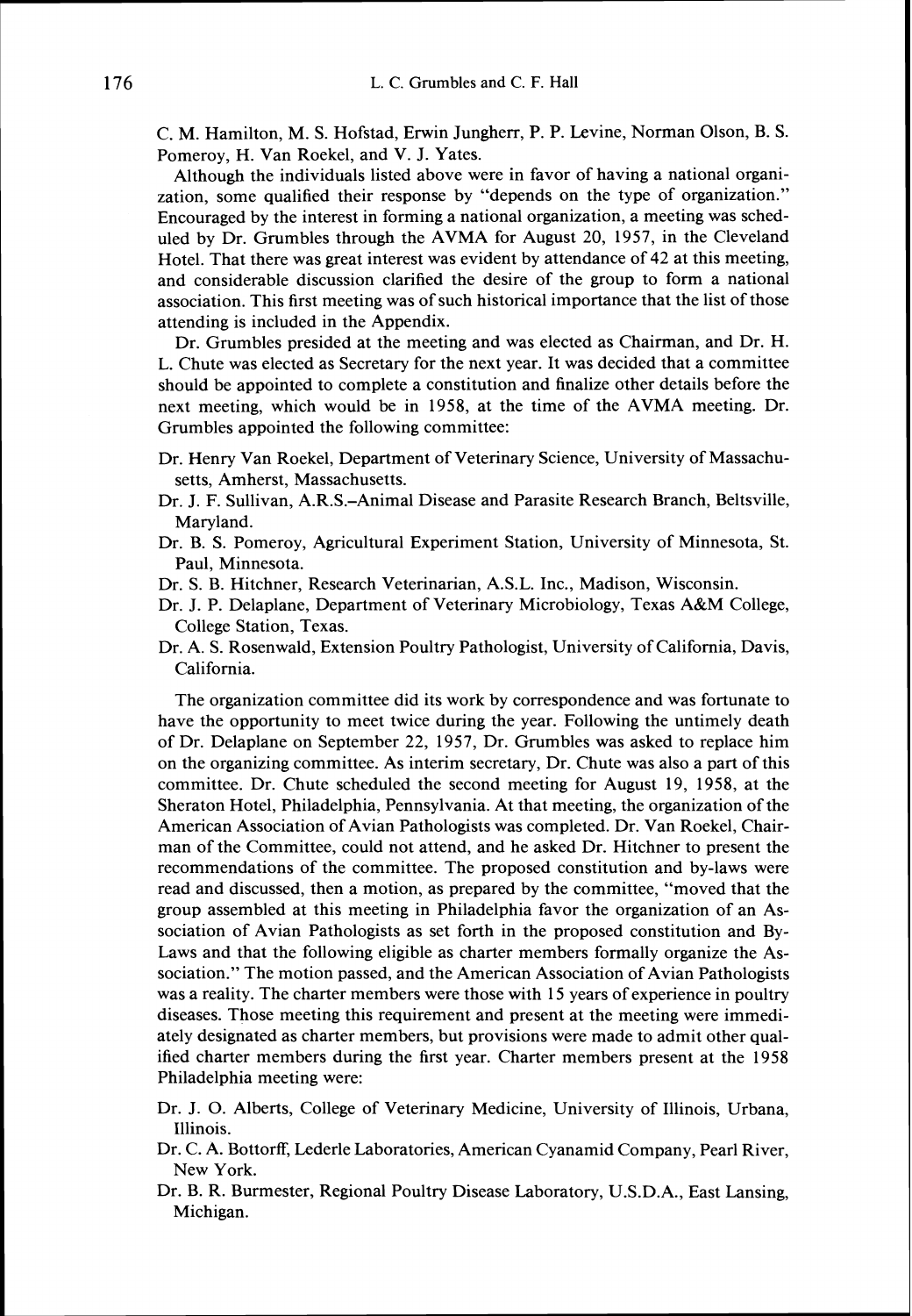- Dr. M. S. Cover, Department of Animal and Poultry Husbandry, University of Delaware, Newark, Delaware.
- Dr. C. H. Cunningham, Department of Bacteriology, College of Veterinary Medicine, Michigan State University, East Lansing, Michigan.
- Dr. J. F. Harr, Salsbury Laboratories, Charles City, Iowa.
- Dr. S. B. Hitchner, American Scientific Laboratories, Madison, Wisconsin.
- Dr. E. L. Jungherr, Department of Animal Diseases, University of Connecticut, Storrs, Connecticut.
- Dr. P. P. Levine, Department of Pathology and Bacteriology, New York State Veterinary College, Cornell University, Ithaca, New York.
- Dr. F. E. Mullen, Harrisonburg, Virginia.
- Dr. B. S. Pomeroy, Department of Bacteriology, College of Veterinary Medicine, University of Minnesota, St. Paul, Minnesota.
- Dr. W. C. Schofield, Ralston Purina Co., St. Louis, Missouri.

Other charter members admitted during the first year were: R. A. Bankowski, C. W. Barber, C. W. Darby, D. Decamp, P. D. Delay, W. A. Higgins, M. S. Hofstad, H. Lasher, C. D. Lee, C. W. Miller, E. N. Moore, A. S. Rosenwald, P. H. Seitz, H. Van Roekel, and E. F. Waller, making a total of 27 charter members.

Until the formal motion to organize was passed, the proceedings had been camed out democratically with everyone in attendance having an equal voice and vote. Immediately after being installed as the organization, the charter members convened and admitted additional members. Thus there were 47 original members of the embryonic AAAP after the 1958 meeting. The list of those original members is included in the Appendix.

There was much sentiment and an intent to name Dr. Delaplane as a charter member, but no record can be found that this was done. In recognition of Dr. Delaplane's contributions to AAAP formation, Dr. Van Roekel presented the John Paul Delaplane gavel as the official gavel of AAAP in 1960.

The first constitution was a brief and direct document. It was no sooner adopted than it became apparent that changes needed to be made; however, the first constitution, dated July 11, 1958, is sufficiently important to be included as a part of this history. (See Appendix.)

The strength of AAAP has always been the individual members. Leadership has been provided by a succession of dedicated and capable officers. The Presidents and Secretary-Treasurers of AAAP have been:

| Term (year) | <b>President</b> | <b>Secretary-Treasurer</b> |
|-------------|------------------|----------------------------|
| 1958-59     | B. S. Pomeroy    | M. S. Cover                |
| 1959-60     | H. Van Roekel    | M. S. Cover                |
| 1960-61     | S. B. Hitchner   | M. S. Cover                |
| $1961 - 62$ | B. R. Burmester  | G. H. Snoeyenbos           |
| 1962–63     | P. P. Levine     | G. H. Snoeyenbos           |
| 1963–64     | H. L. Chute      | G. H. Snoevenbos           |
| 1964–65     | C. W. Barber     | G. H. Snoeyenbos           |
| 1965–66     | D. V. Zander     | G. H. Snoeyenbos           |
| 1966-67     | C. A. Bottorff   | G. H. Snoeyenbos           |
| 1967–68     | C. F. Hall       | G. H. Snoeyenbos           |
| 1968-69     | A. S. Rosenwald  | G. H. Snoeyenbos           |
| 1969-70     | F. R. Craig      | G. H. Snoeyenbos           |
| 1970-71     | R. A. Bagley     | C. F. Hall                 |
| $1971 - 72$ | M. S. Hofstad    | C. F. Hall                 |
| 1972–73     | G. H. Snoeyenbos | C. F. Hall                 |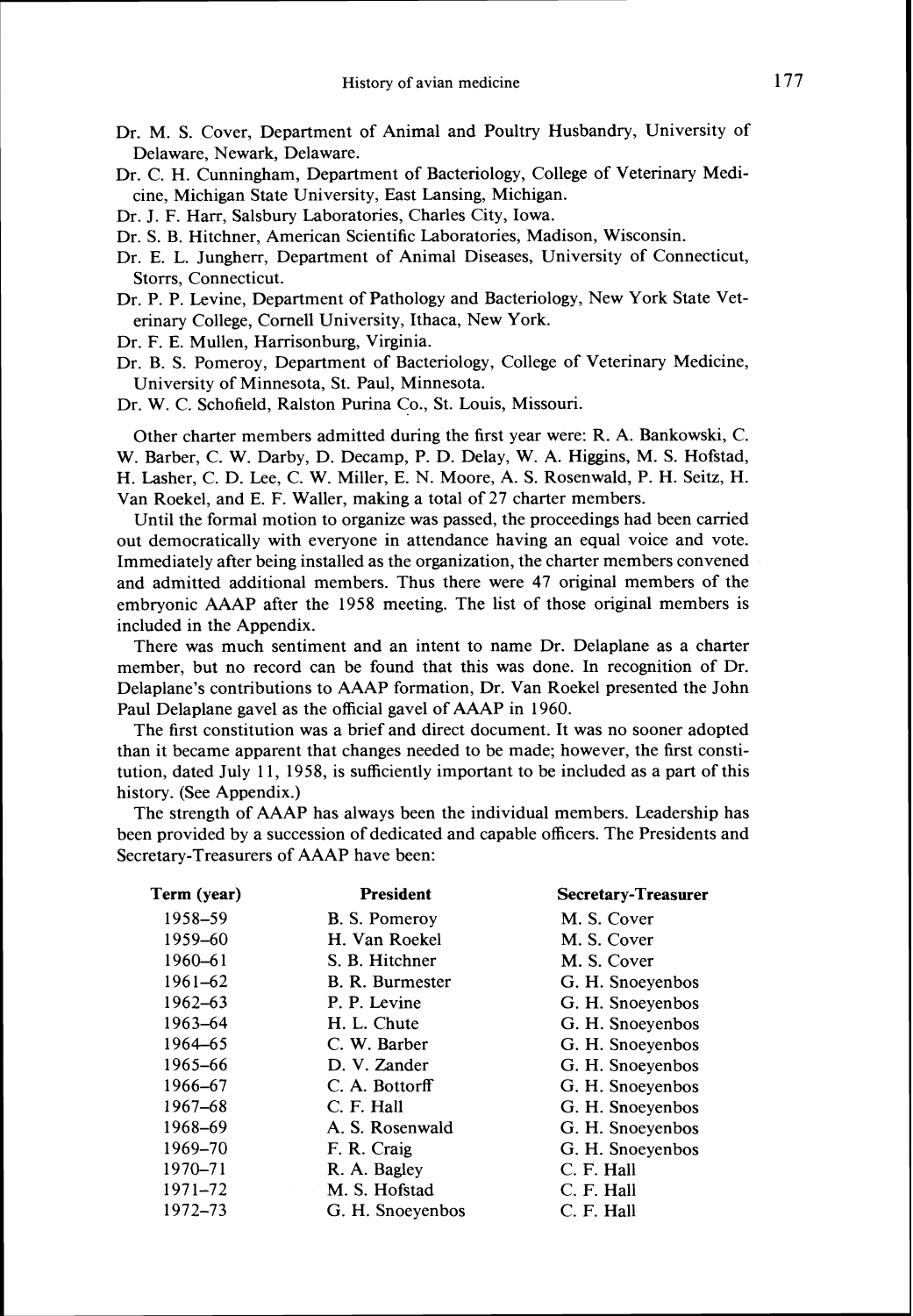| 1973-74     | J. T. Tumlin       | C. F. Hall     |
|-------------|--------------------|----------------|
| 1974–75     | L. C. Grumbles     | C. F. Hall     |
| 1975-76     | H. W. Yoder, Jr.   | C. F. Hall     |
| 1976–77     | E. E. Stewart      | C. F. Hall     |
| 1977-78     | R. W. Winterfield  | C. F. Hall     |
| 1978-79     | R. H. McCapes      | C. F. Hall     |
| 1979-80     | Reed Rumsey*       | C. F. Hall     |
| 1980-81     | S. H. Kleven       | C. F. Hall     |
| $1981 - 82$ | B. W. Calnek       | C. F. Hall     |
| 1982-83     | P. E. Poss         | R. J. Eckroade |
| 1983-84     | A. A. Bickford     | R. J. Eckroade |
| 1984-85     | C. W. Beard        | R. J. Eckroade |
| 1985-86     | C. Riddell         | R. J. Eckroade |
| 1986-87     | <b>B.</b> McMurray | R. J. Eckroade |
| 1987–88     | R. L. Witter       | R. J. Eckroade |

The Board of Directors collectively have given countless hours and helped guide the organization. They are included in the Appendix.

From the beginning, it was intended that the AAAP be incorporated. In the first constitution, incorporation was to be in Illinois, because AVMA was incorporated there, but Dr. Cover was instructed to explore incorporation in Delaware, his home state. He found that in order to incorporate the association, a board of directors was necessary. At the 1959 meeting in Kansas City, it was decided that the board would be composed of one representative from each of the four regions as represented by organized regional groups in avian diseases. The following directors were elected for varying terms to establish a staggered rotation on the board.

- 1 year-Westem District-A. S. Rosenwald, California
- 2 years-Eastem District-P. P. Levine, New York
- 3 years-Southem District-A. I. Flowers, Texas
- 4 years-Central District-M. S. Hofstad, Iowa

At the 1959 meeting (2nd formal meeting), other actions of importance were:

- 1. AAAP should be remotely associated with AVMA.
- 2. The present name should be retained.
- 3. Membership requirements as set forth in the present constitution (the one adopted in 1958) should be retained.
- 4. The present constitution should be retained with minor changes as needed.
- 5. Permission for the secretary (Dr. Cover) to do all that was necessary to incorporate the organization under the laws of the State of Delaware.

By the 1959 meeting, the AAAP had a paid-up membership of 70 and had become a vigorous organization that has never stopped growing. The early business meetings were long and sometimes went for many hours. Gradually the Board of Directors conducted more of the business and made decisions on important items. Still, the individual member has a voice in the AAAP, and this is part of the strength of the Association.

Other evidence of the maturity and influence of AAAP was the establishment of representation on the House of Delegates of AVMA in 1977 and membership in and representation on the Executive Committee (Board of Directors) of the U.S. Animal Health Association in 1978.

<sup>\*</sup> Replaced, due to illness, by S. H. Kleven in January 1980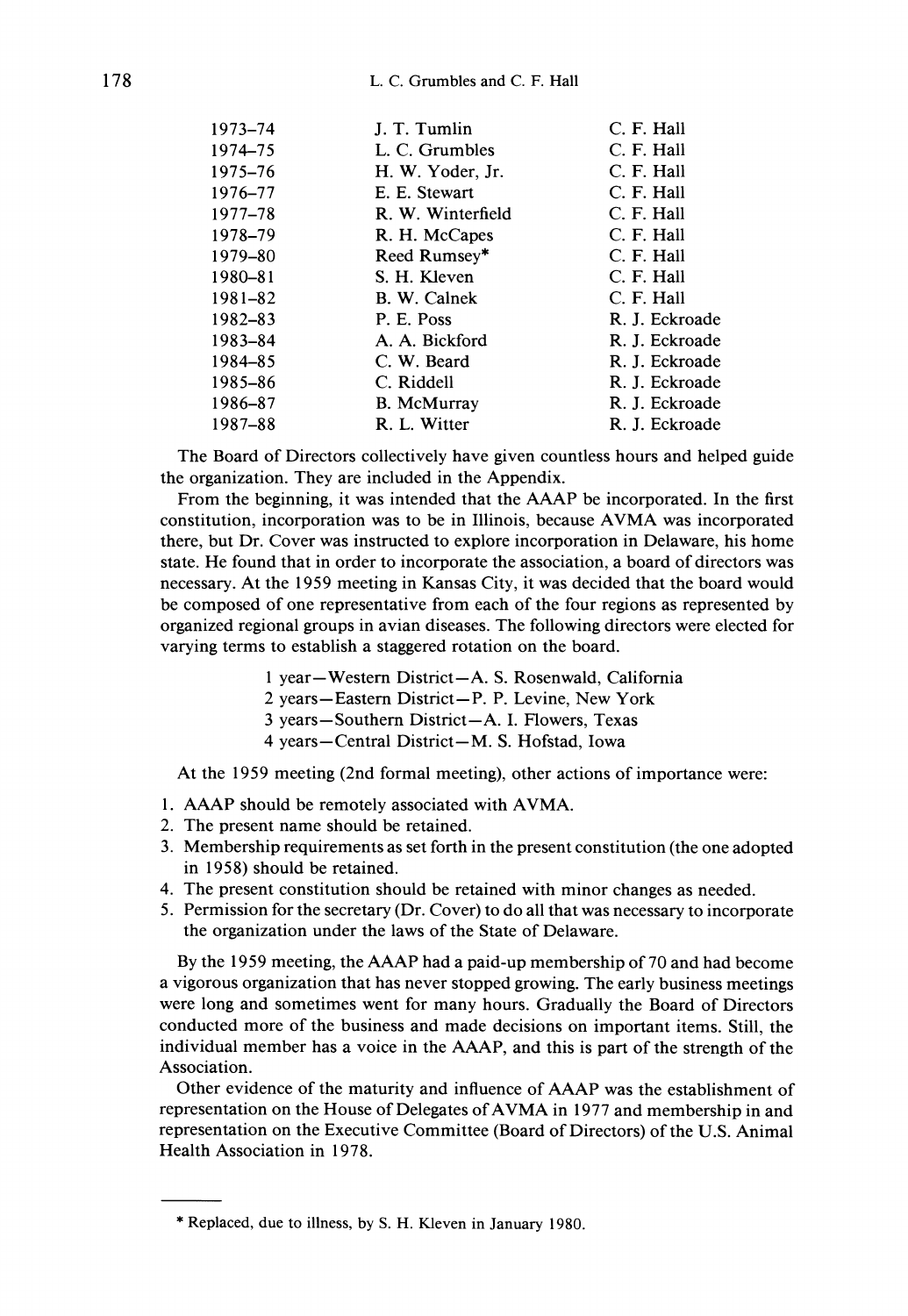Representatives to the AVMA House of Delegates were:

|             | <b>Delegate</b> | <b>Alternate</b> |
|-------------|-----------------|------------------|
| 1978–79     | A. A. Bickford  | S. B. Hitchner   |
| 1980-81     | S. B. Hitchner  | D. A. Halvorson  |
| $1982 - 83$ | D. A. Halvorson | B. S. Pomeroy    |
| 1984-85     | B. S. Pomeroy   | E. T. Mallinson  |
| 1986-87     | E. T. Mallinson | C. F. Hall       |
| 1988        | C. F. Hall      | E. T. Mallinson  |
|             |                 |                  |

Representing AAAP to the USAHA were:

1978–82 – Leland Grumbles 1983–Present – Glenn Snoeyenbos

Constitutional changes over the years have been minimal. Significant changes have involved 1) membership requirements, which were modified to accommodate the AVMA, allowing for representation in the AVMA House of Delegates; 2) the addition of life, retired, and student categories of membership; 3) the addition of a Central America/South America district, allowing for expansion of the AAAP into all of the Americas.

#### *Avian Diseases*

An original objective of the association was "to encourage the publication of a scientific journal on avian diseases." The opportunity to carry out this objective was realized early in the life of AAAP. The vision and interest of Dr. Levine had led him to start a much-needed journal to publish articles on avian diseases. An announcement prepared by Dr. Levine stated, "The first number of a quarterly journal devoted to publishing articles dealing with the science and control of avian diseases is now in preparation." The Cornell Veterinarian served as publisher of the new journal. The editor was P. P. Levine, and associate editors were Henry Van Roekel, Erwin Jungherr, Robert S. Gentry, Morris Cover, and Harold Chute. The first issue (Vol. 1, No. 1) was dedicated to Dr. Fred Robert Beaudette and was published in May 1957. The subscription price per year was \$5.00.

It was fortunate for the AAAP that this journal was offered to the association. It was equally fortunate that the AAAP was available to take responsibility for the new journal. The AAAP and *Avian Diseases* were started the same year (1957), and the histories of the two have been closely intertwined. The journal was transferred to the AAAP between June 1 and August 1, 1960. Dr. Cover became the business manager, and Dr. Levine remained as editor. The first "Avian Diseases Report" by Dr. Cover as business manager was dated August 1, 1960. This report stated that Dr. Cover traveled by car to Ithaca, N.Y., on May 29, 1960, "to receive instructions from Dr. and Mrs. P. P. Levine in regard to handling the business affairs of Avian Diseases." Dr. Cover transported the records and files to Delaware on May 30th and began his duties as business manager. The final details of the AAAP management and publication of the journal were worked out at the 1960 annual meeting in Denver, Colorado. As of August 1, 1960, there were a total of 887 subscribers.

In summary, the first 3 volumes (1957, 1958, 1959) were published by the Cornell Veterinarian under the guidance of Dr. Levine. AAAP became the publisher with Vol. 4, 1960. When Dr. Cover became business manager, this set a pattern whereby the Secretary-Treasurer of AAAP is also the business manager of *Avian Diseases.* 

From the beginning. *Avian Diseases* was a success and was welcomed by the scientific community working in avian diseases. This success was not without prob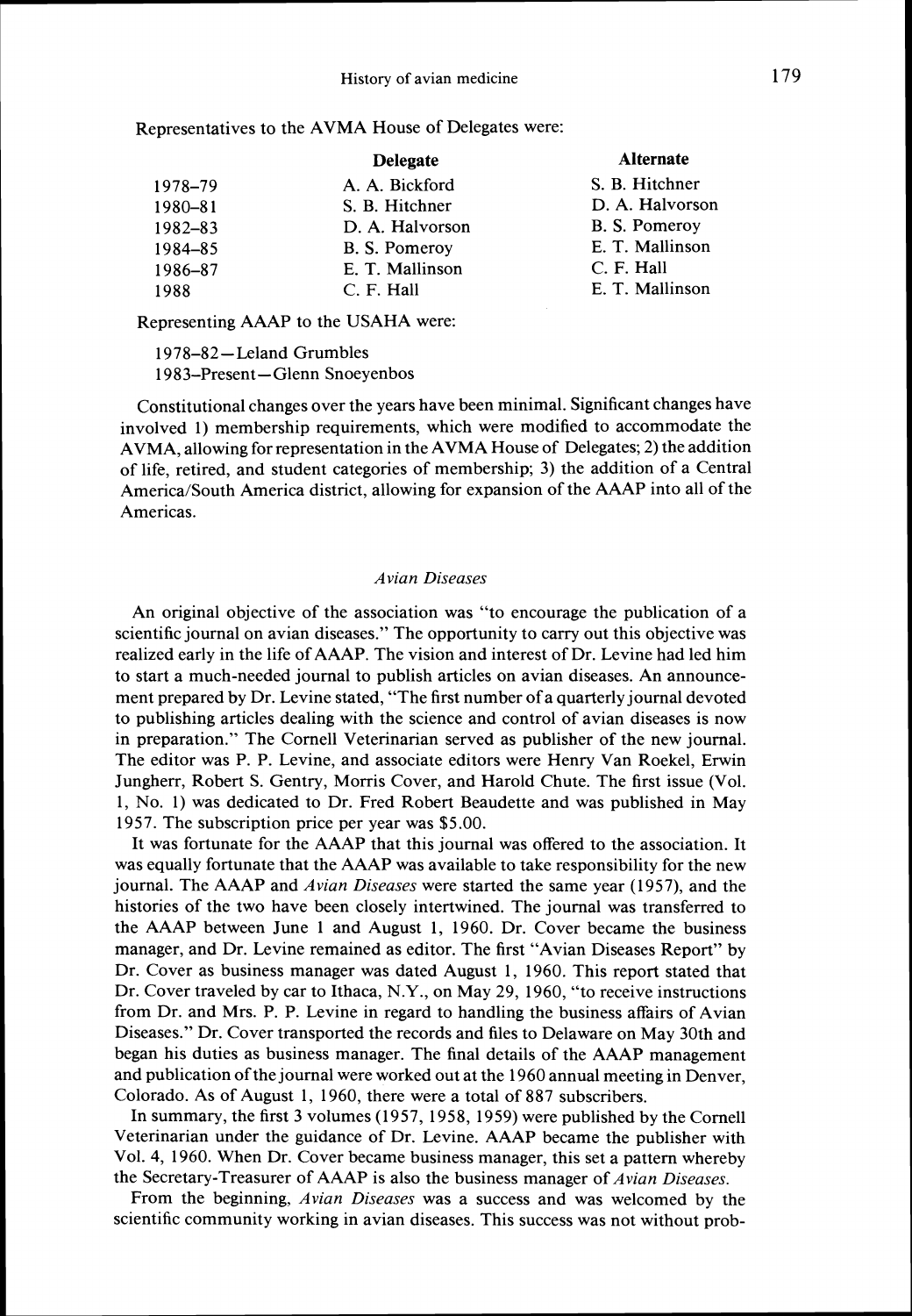lems, not the least of which was financial. Subscriptions, page charges, and advertising were the major sources of support. Because of limited circulation and the fact that subscribers were mostly working teachers, researchers, extension specialists, and diagnosticians rather than "consumers," it was difficult to attract full-scale advertising suitable for the journal. Dr. C. A. (Cab) Bottorff came up with and almost singlehandedly initiated the idea of contributing support in addition to advertisements. By this program, companies could contribute units of support and have this acknowledged in each issue of the journal. This did not rule out other types ofadvertising by some companies. Contributing support started with the first issue of 1966 and continues as a good source of financial support.

In many ways *Avian Diseases* is unique. For most of the life of the journal it was printed in Ithaca, N.Y., although the business managers were located in Delaware, Massachusetts, Texas, and now Pennsylvania; the editors in New York, California, Texas, and now Georgia; and editorial assistance in California (since moved to Virginia). During his term as editor, Dr. A. S. Rosenwald initiated the employment of Kelvin Deming as assistant to the editors. This proved to be a wise decision and made the role of editor as a part-time job bearable. Since the death of Mr. Deming, the successor firm Deming Editing has continued to supply editorial assistance to *Avian Dlseases.* 

There have been four editors in the 30-year life of *Avian Diseases.* Dr. Levine, Cornell University at Ithaca, N.Y., was editor for Volumes 1 through 4 (1957-60). The August 196 1 issue of *Avian Dlseases* was dedicated to Dr. and Mrs. P. P. Levine, and Dr. Levine was designated as Honorary Lifetime Editor in recognition of his dedication and leadership in starting and guiding the journal.

Dr. Rosenwald, University of California, Davis, Ca., was the second editor. He was editor for 6 years, for Volumes 5 through 10 (1961–66).

Dr. Grumbles, Texas A&M University, College Station, Texas, became the third editor and served in that capacity for 7 years (1967-73).

Dr. David P. Anderson, University of Georgia, Athens, Ga., became the fourth editor in January 1974 and continues as the current editor.

Much of the business success of *Avian Diseases* has been the result of efficient and dedicated business managers. There have been four business managers. Dr. Cover, University of Delaware, Newark, Del., was the first business manager of *Avian Diseases* and did much to effect the transition of the journal from the Cornell Veterinarian. He served until 1960.

The second business manager was Dr. G. H. Snoeyenbos, University of Massachusetts, Amherst, Mass. He served from 1960 to 1970. Dr. C. F. Hall, Texas A&M University, College Station, Texas, became the third business manager and served from 1970 to 1982. The fourth and current business manager is Dr. Robert J. Eckroade, University of Pennsylvania, Kennett Square, Pa. He succeeded Dr. Hall in August 1982.

In addition to the editors and business managers, much of the stature and success of the journal must be credited to the Editorial Board members. Many dedicated individuals, too numerous to name, have been responsible for maintaining high scientific standards for the journal.

The publication itself is the best history of *Avian Diseases.* The number of pages printed is also a measure of the success of the journal. The number of pages in each volume was:

| Volume     | Pages | Volume      | Pages |
|------------|-------|-------------|-------|
| $1957 - 1$ | 355   | 1973—17     | 924   |
| $1958 - 2$ | 554   | $1974 - 18$ | 686   |
| $1959 - 3$ | 502   | $1975 - 19$ | 892   |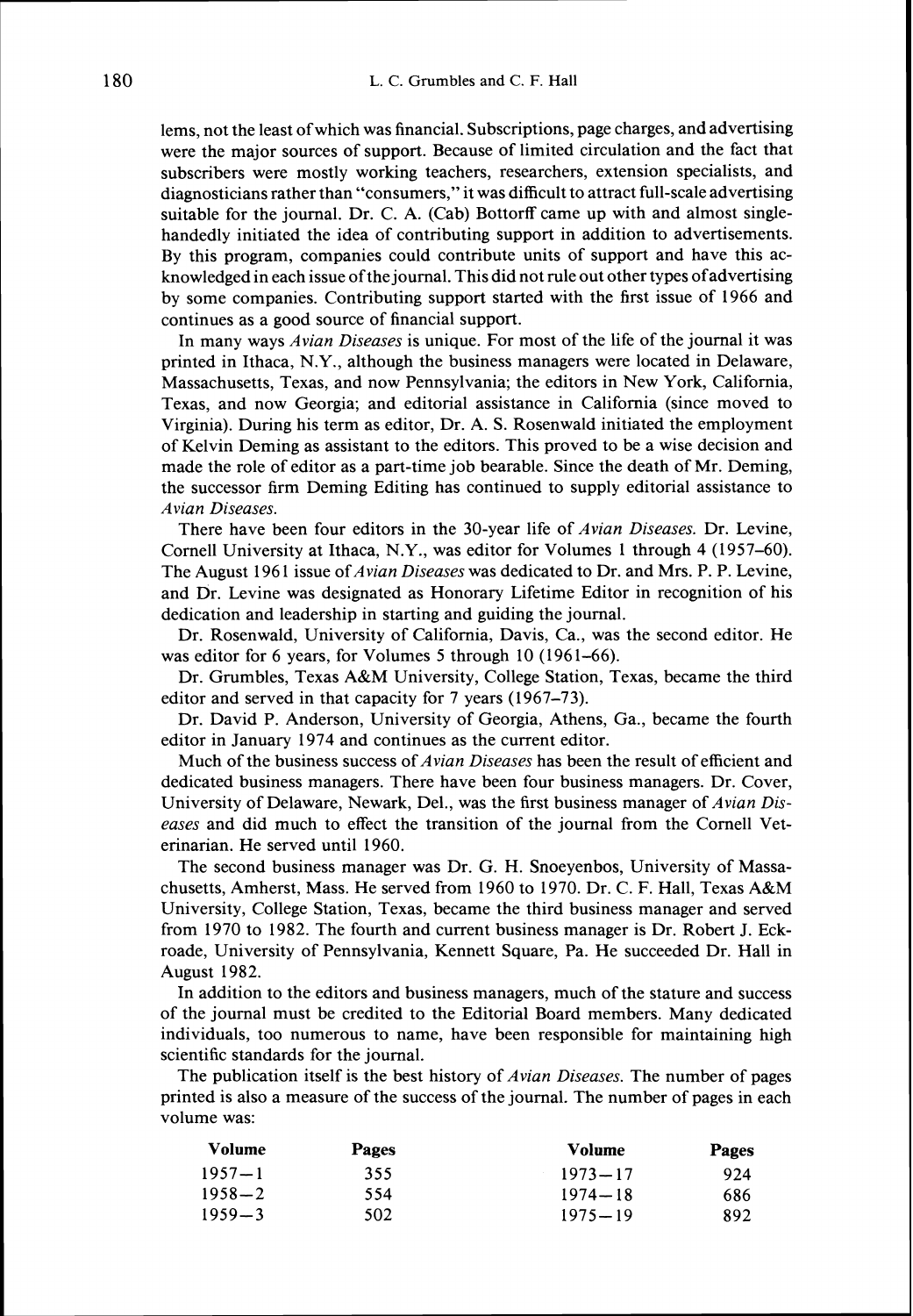| $1960 - 4$  | 560  | $1976 - 20$ | 834    |
|-------------|------|-------------|--------|
| $1961 - 5$  | 468  | $1977 - 21$ | 738    |
| $1962 - 6$  | 528  | $1978 - 22$ | 830    |
| $1963 - 7$  | 520  | $1979 - 23$ | 1086   |
| $1964 - 8$  | 697  | $1980 - 24$ | 1077   |
| $1965 - 9$  | 635  | $1981 - 25$ | 1110   |
| $1966 - 10$ | 593  | $1982 - 26$ | 976    |
| $1967 - 11$ | 748  | $1983 - 27$ | 1187   |
| $1968 - 12$ | 765  | $1984 - 28$ | 1159   |
| $1969 - 13$ | 944  | $1985 - 29$ | 1338   |
| $1970 - 14$ | 885  | $1986 - 30$ | $912*$ |
| $1971 - 15$ | 1008 | $1987 - 31$ | 1000   |
| $1972 - 16$ | 1201 |             |        |

### Publications

Although *Avian Diseases* has been and will continue to be the principal publication of the AAAP, early in its history the association recognized its responsibility in other areas. In some instances, the responsibility resulted from the need to perpetuate an existing work (e.g., *Diseases of Poultry);* in others it resulted from the need to develop specialized works to meet specific needs (e.g., slide study sets).

The following represent the more important publications with which the AAAP has been associated over the years.

### *Diseases of Poultry*

This publication has long been recognized as the standard text in the field of avian diseases the world over. First published in 1943 by the Iowa State University Press, *Diseases of Poultry* is now in its eighth edition. These editions were published in 1943, 1948, 1952, 1959, 1965, 1972, 1978, and 1984.

The first five editions were edited by Drs. H. E. Biester and L. H. Schwarte, of Iowa State University, individuals who were the first to be inducted into the AAAP as honorary members. When Drs. Biester and Schwarte retired in the late 1960s, it was their wish that the AAAP assume editorial responsibility for future editions. An agreement to this effect was negotiated by the Iowa State University Press and the AAAP in the fall of 1968. Dr. M. S. Hofstad was asked by the AAAP to chair an editorial committee, which was to include Drs. B. W. Calnek, Charles F. Helmboldt, W. Malcolm Reid, and H. W. Yoder, Jr. This committee recruited authors and directed the publication of the 6th and 7th editions. Following the retirement of Dr. Helmboldt, Dr. H. J. Barnes was appointed to the committee and participated in the development of the 8th edition.

Dr. Hofstad, chairman of the editorial committee, died on June 8, 1986. He will be sorely missed. He was replaced by Dr. Calnek, who currently chairs an editorial committee which includes Dr. Yoder, Dr. Reid, Dr. Barnes, and Dr. C. W. Beard.

### *Slide Study Sets*

In 1970, the AAAP autotutorial committee, chaired by Dr. E. E. Stuart, was charged to develop avian disease teaching aids that could be used in both resident and continuing education programs. At the 197 1 AAAP meeting in Detroit, Dr. Stuart

<sup>\*</sup> Change in format led to larger pages starting this year.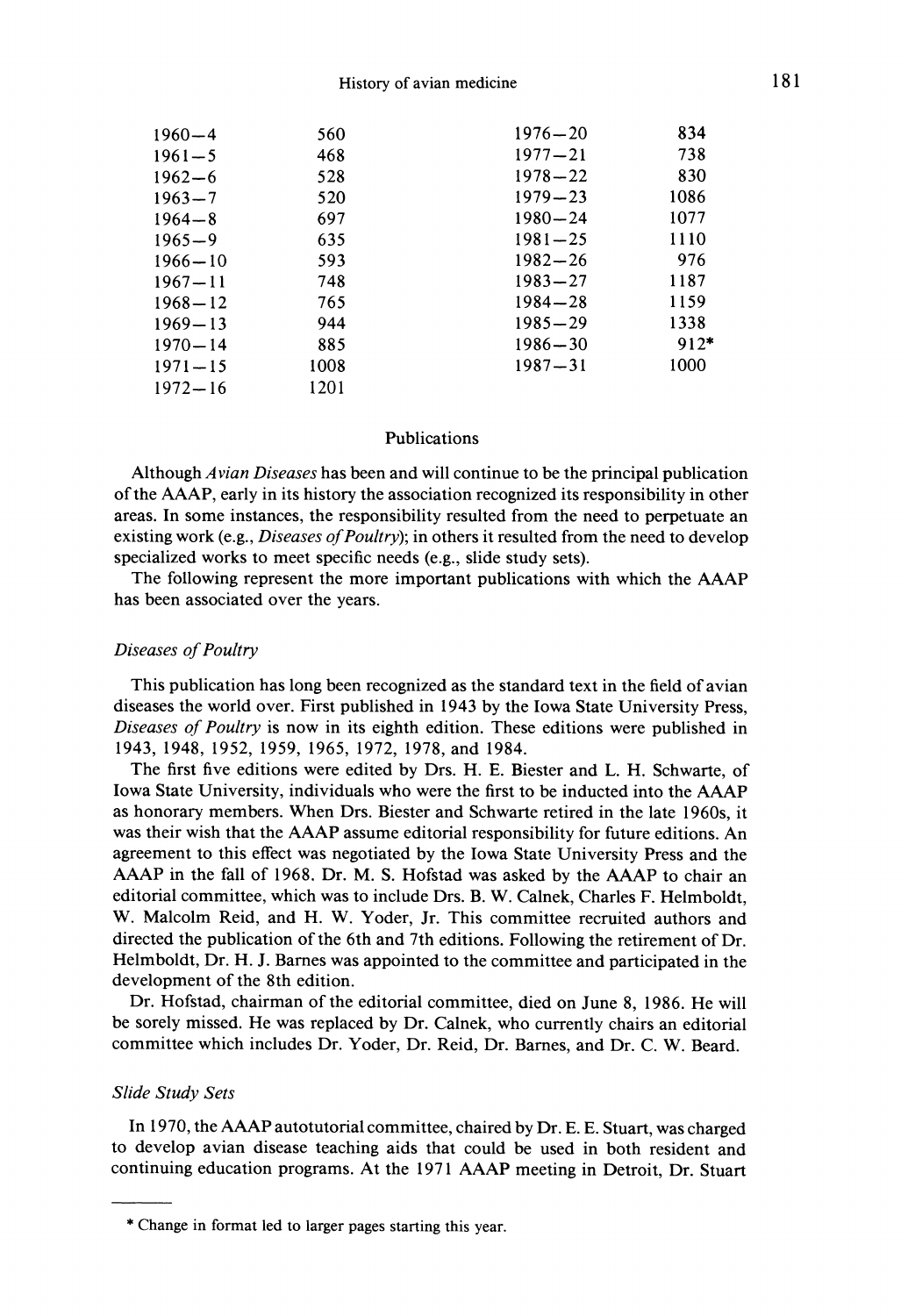presented his slide study concept (an author would develop a set of slides and narrative on a disease within his expertise, the sets to be reproduced and marketed by the AAAP) to the association. The report was well received, and the board authorized the immediate development of four study sets, which became available for distribution in 1972:

1. *Viral Arthritis-N.* 0. Olson

2. *Inclusion Body Hepatitis of Chickens-A.* A. Bickford, R. W. Winterfield, and A. M. Fadly.

3. *The Differential Diagnosis of Lymphoid Leukosis and Marek's Disease*-H. G. Purchase and J. M. Sharma

*4. Gross Lesions of Velogenic Viscerotropic Newcastle Disease-C.* W. Beard.

Through 1987, an additional 12 sets have been developed, making a total of 16 sets to date.

## **Isolation and Identification of Avian Pathogens**

This publication had its origin in *Methods for the Examination ofPoultry Biologics and for Identifying and Quantifying Avian* Pathogens-Publication 1038. The "Manual of Methods" was published by the National Academy of Science/National Research Council and was the product of the subcommittee on Avian Disease, Committee on Animal Health, Agricultural Board of the council. First published in 1958 (Publication 705), updated versions were published in 1963 (Publication 1038) and in 1971. Members of the subcommittee on Avian Disease in 1958 included Drs. Henry Van Roekel, L. C. Grumbles, A. S. Rosenwald, and R. P. Hanson, Chairman. Dr. S. B. Hitchner was chairman of the editorial committee that produced the 197 1 revision.

After the 1971 edition, the National Research Council offered the AAAP the opportunity to take over the future publication of the manual. The AAAP established an editorial committee of Drs. Charles H. Domermuth, H. Graham Purchase, James E. Williams, and S. B. Hitchner (Chairman) to recruit authors and oversee the development of a new manual. The principal thrust of the publication was to be "isolation and identification" rather than on the "examination of poultry biologics," and the name of the manual was to be changed to *Isolation and IdentiJication of Avian Pathogens.* The first edition was published in 1975, and a revised edition was published in 1980.

# *Avian Disease Manual*

The AAAP long recognized the need for a teaching manual that would be available nationwide for students in colleges of veterinary medicine. The need was met when Dr. Charles E. Whiteman of Colorado State University offered to make his Colorado State manual available to the association. The first AAAP edition of the *Avian Disease Manual* was authored by Dr. Whiteman and Dr. A. A. Bickford and published by Colorado State University in 1979. An editorial committee of Drs. H. J. Barnes, R. J. Eckroade, *0.*J. Fletcher, S. B. Hitchner, and A. C. Strafuss participated in the review of the manual before publication. The 2nd edition of the manual was published in 1983. In 1986, the manual was translated into Spanish by Dr. Hugo Medina with the editorial assistance of Drs. Benjamin Lucio and Pedro Villegas. This became available in 1986.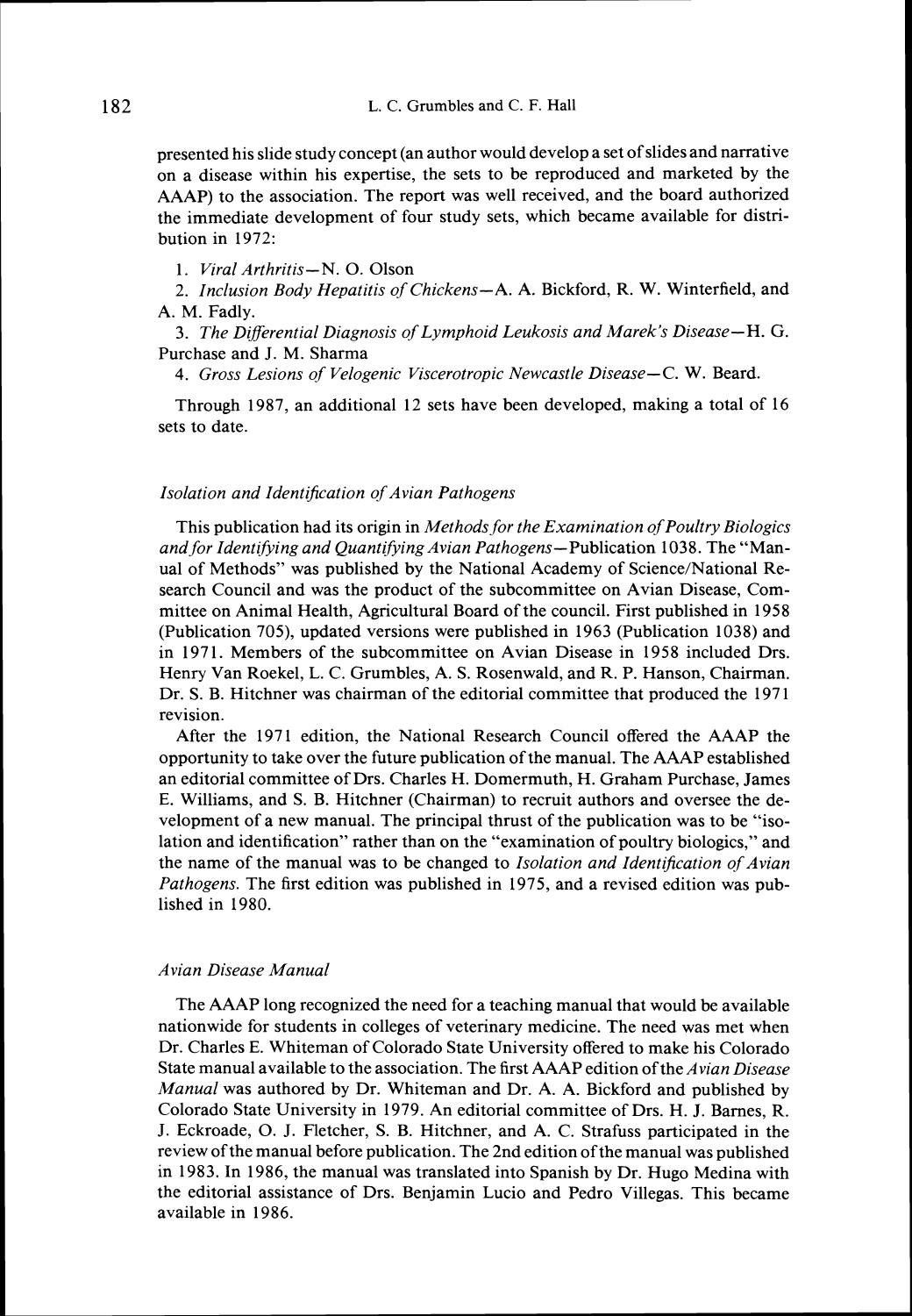#### History of avian medicine

# A Manual of Methods for Laboratory Diagnosis *of Avian Chlarnydiosis*

In recent years, there has been a dramatic increase in the number of psittacine birds kept as pets. The problem of chlamydiosis in such birds and the sporadic problem of chlamydiosis in domestic turkeys dictated the development of this diagnostic manual. The manual was authored by an editorial committee of Drs. Barbara M. Daft, L. C. Grumbles, James E. Pearson, Thomas E. Vice, and J. E. Grimes (Chairman). The manual was published by the AAAP in 1986 and made available for distribution in 1987.

#### *Avian Histopathology*

This publication, authored by Dr. C. Riddell and published by the AAAP in 1987, fills a need of long standing. The book is based on a graduate course in avian histopathology taught by the author at The Western College of Veterinary Medicine in Saskatchewan.

### *Special Issues of Avian Diseases*

Two special issues of *Avian Diseases* have been published.

1. *Neuroanatomy of the Domestic Fowl- "Gallus domesticus,"* by Charles *F.*  Helmboldt, was published in April 1969. This publication had its origin in a work by Dr. Erwin Jungherr, whose untimely death had prevented its completion. Dr. Helmboldt, Dr. Jungherr's colleague at the University of Connecticut, completed the treatise.

2. *Control of Marek's Disease* was published as Volume 16, issue No. 1 (April 1972) of *Avian Diseases.* This special issue included the proceedings of a AAAP symposium on Marek's disease held in Detroit, Michigan, on July 19, 1971. The symposium was sponsored by the leukosis committee (Dr. R. L. Witter, Chairman) of the AAAP.

# *Miscellaneous Publications*

Numerous other publications have resulted from AMP activities. Most of these have been proceedings of symposia sponsored or co-sponsored by the AAAP. Among the more important are:

**1.** *Newcastle Disease Virus, an Evolving Pathogen,* edited by Drs. R. P. Hanson and published by the University of Wisconsin Press in 1964. This work is the proceedings of an international symposium held in Madison in 1963 and co-sponsored by the University of Wisconsin and the AAAP with the support of the USDA and NIH.

2. *Proceedings: International Symposium on Marek's Disease,* edited by Drs. B. W. Calnek and J. L. Spencer, contains 7 review papers and 34 research papers presented during a symposium held at Cornell University on July 23-26, 1984.

3. Proceedings: International Symposium on Salmonella, edited by Dr. G. H. Snoeyenbos, contains 39 papers and summaries of **33** poster presentations presented at the International Symposium on Salmonella in New Orleans, Louisiana, on July 19-20, 1984.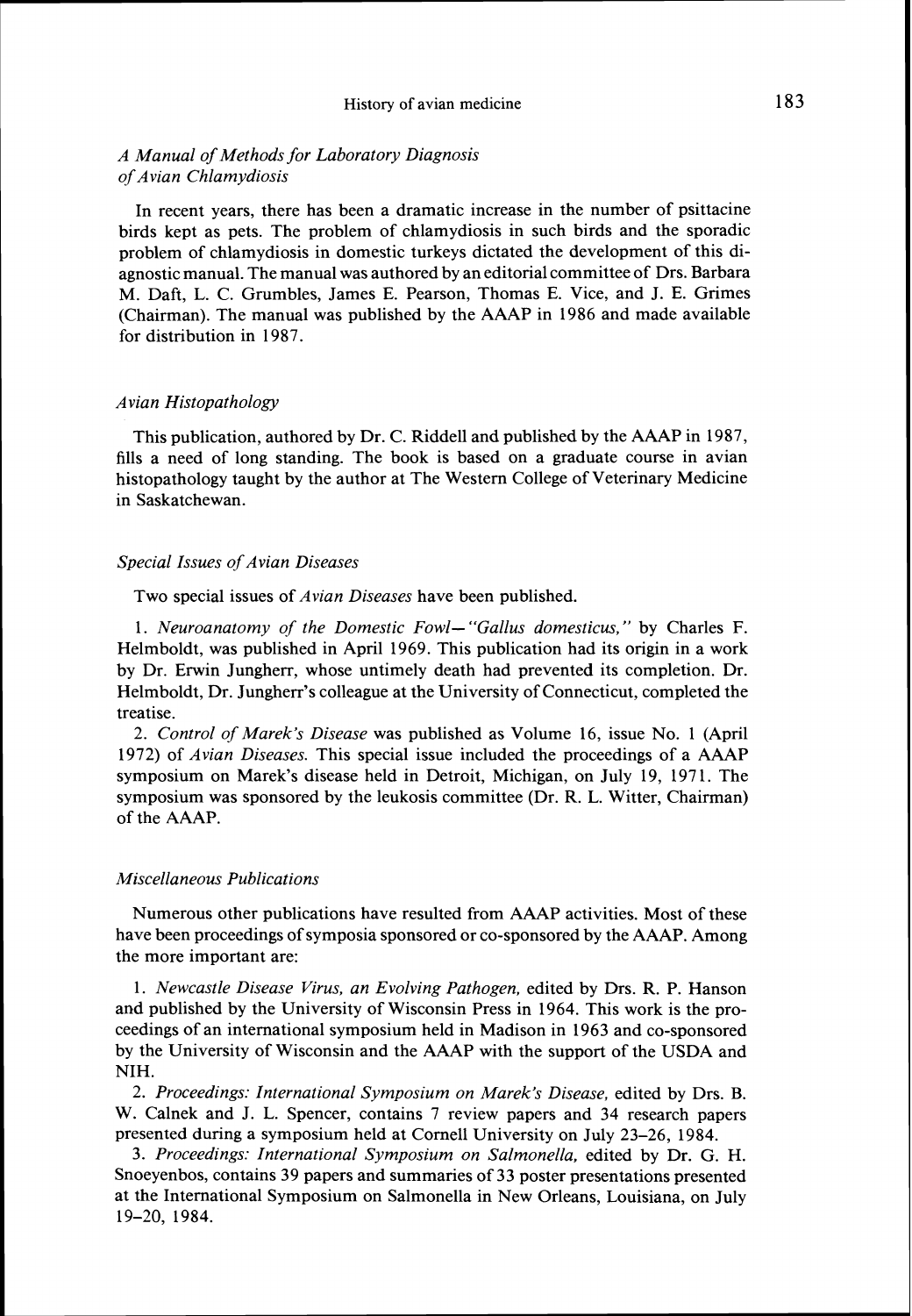#### Awards

The awards given by an association are an indication of the philosophy of the organization concerning achievements that are significant and should be encouraged by selecting the recipients who have made significant achievements and contributions.

P. P. *Levine Award.* Started in 1964 as the Research Paper Award and later renamed, the P. P. Levine Award is presented to the senior author selected as having published the best paper in each volume of *Avian Diseases.* The recipients of this award have been: 1964-W. F. Hughes; 1965-H. W. Yoder; 1966-B. W. Calnek; 1967-R. L. Witter; 1968-W. B. Gross; 1969-C. N. Burke; 1970-R. W. Winterfield; 197 1 -W. Okazaki; 1972-N. R. Adams; 1973-K. L. Heddleston; 1974-A. M. Fadly; 1975-T. K. Jeffers; 1976-C. Riddell; 1977-B. R. Cho; 1978-F. Al-Sheikhly; 1979-S. R. Hopkins; 1980-D. G. Simmons; 1981 -R. L. Witter; 1982- T. E. Toth; 1983-B. W. Calnek; 1984--C. Riddell; 1985-L. B. Crittenden; 1986- A. M. Fadly; 1987-Kenneth Theil.

*AAAP Special Service Award.* This is the most prestigious award presented by AAAP. It is based on a career of sustained distinguished service to avian medicine, AAAP, and other distinguished professional accomplishments and contributions. The award was started in 1975, and the recipients have been: 1975-C. A. Bottorff; 1976-P. P. Levine; 1977-W. R. Hinshaw; 1978-B. S. Pomeroy; 1979-none presented; 1980-A. S. Rosenwald; 198 1 -S. B. Hitchner; 1982-G. H. Snoeyenbos; 1983-L. C. Grumbles; 1984-M. S. Hofstad; 1985-C. F. Hall; 1986- W. Malcolm Reid; 1987-Frank Craig.

*Upjohn Award.* This award, sponsored by the Upjohn Company, was started in 1978 for the purpose of recognizing individuals for current or recent research in avian medicine. Those who have received the award have been: 1978-C. S. Eidson; 1979-N. O. Olson; 1980-S. H. Kleven; 1981-R. P. Hanson; 1982-J. M. Sharma; 1983- J. L. Spencer; 1984- W. B. Gross; 1985 -G. H. Snoeyenbos; 1986-Karel A. Schat; 1987-Y. M. Saif.

*Reed Rumsey Award.* Shortly before his death in 1980, Reed Rumsey made known his intention to make a bequest of \$25,000 to the AAAP for the establishment of a student award program and suggested that any memorials to him be made to that program. The program fund now totals. approximately \$40,000, and income derived from it supports one or more annual "Reed Rumsey Student Awards for Advancement of Avian Medicine." Recipients must be either students (graduate or professional) or residents pursuing an existing program in a college of veterinary medicine or appropriate department in an academic institution. Those receiving the Reed Rumsey award have been: 1983-John R. Glisson and F. Deborah Talkington; 1984-Gwen Zellen and Mark Alan Goodwin; 1985-Gary Butcher and Charles Kelleher, Jr.; 1986–Donald L. Reynolds and Thomas Paul Brown; 1987–Charles L. Hofacre and Bedros Nersessian.

This is part of the effort of the AAAP Committee on the History of Avian Medicine in the United States: John Lancaster (Chairman), Charles Broussard, Harold L. Chute, Morris S. Cover, Julius Fabricant, L. C. Grumbles, Charles F. Hall, Steven Hitchner, L. L. Munger, A. S. Rosenwald, and Harry W. Yoder, Jr.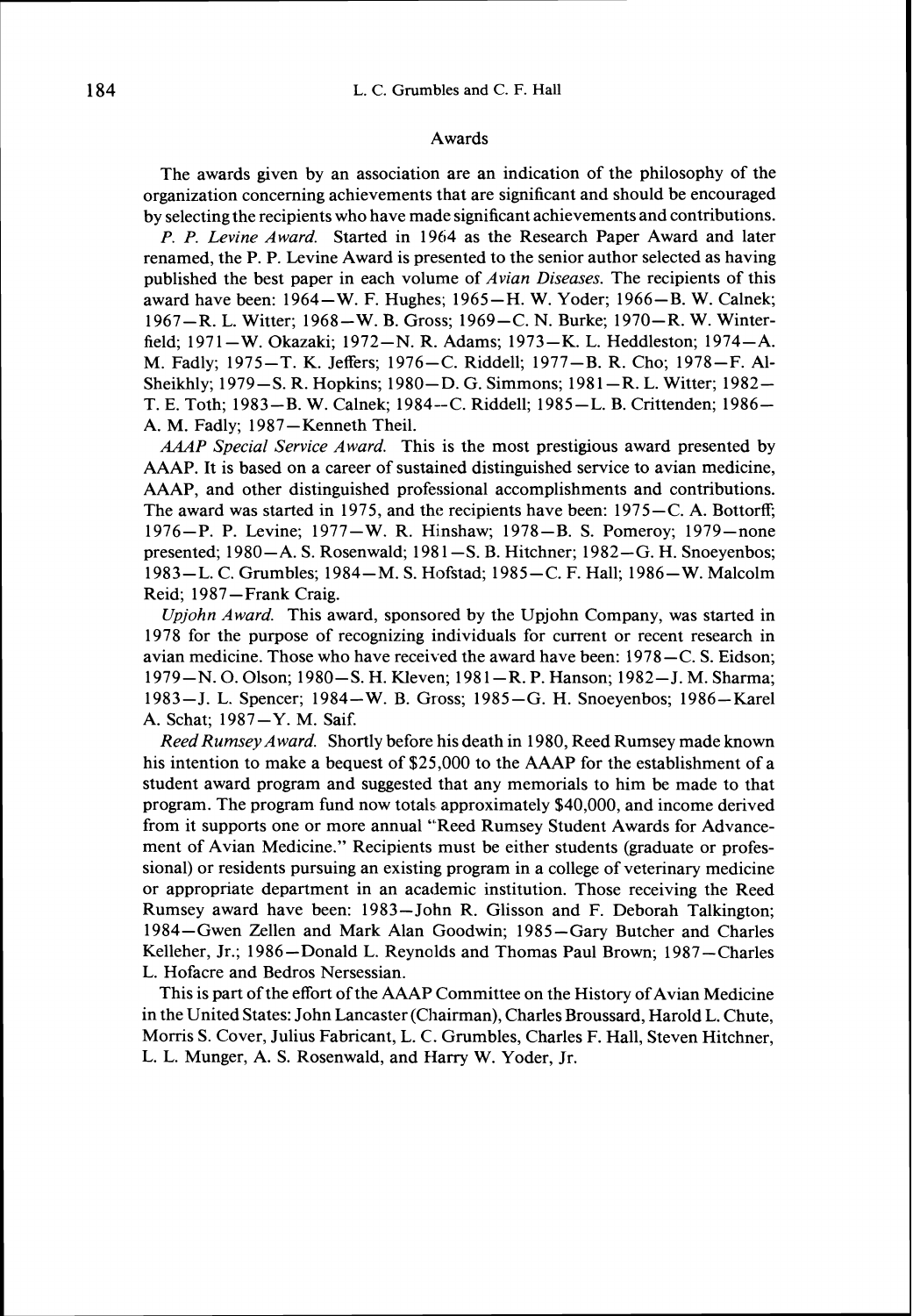# APPENDIX

# Membership List American Association of Avian Pathologists

| Name                        | Address                                                                                  |  |  |
|-----------------------------|------------------------------------------------------------------------------------------|--|--|
| *1. H. E. Adler             | School of Veterinary Medicine, University of<br>California, Davis, California            |  |  |
| *2. J. O. Alberts           | College of Veterinary Medicine, University of Il-<br>linois, Urbana, Illinois            |  |  |
| *3. James R. Allen, Jr.     | 1209 Master Drive, Decatur, Indiana                                                      |  |  |
| 4. Clement I. Angstrom      | Veterinary Laboratory, 88 Prince Street, Kings-<br>ton, New York                         |  |  |
| *5. Royal A. Bagley         | 4600 Creek View Drive, Salt Lake City, Utah                                              |  |  |
| 6. R. A. Bankowski          | School of Veterinary Medicine, University of<br>California, Davis, California            |  |  |
| *7. Clifford W. Barber      | Department of Poultry Science, North Carolina<br>State College, Raleigh, North Carolina  |  |  |
| 8. Salvador Baz             | Ave. Marti #61-14, Mexico 18, D.F., Mexico City,<br>Mexico                               |  |  |
| 9. Joseph N. Beasley        | Department of Veterinary Science, Texas A&M<br>College, College Station, Texas           |  |  |
| 10. C. H. Begland           | Veterinary Laboratory, Department of Agricul-<br>ture, Edmonton, Alberta, Canada         |  |  |
| 11. William J. Benton       | 14 Minquil Drive, Newark, Delaware                                                       |  |  |
| 12. James Bivins            | R.D. 3, East Sherman Avenue, Vineland, New<br>Jersey                                     |  |  |
| 13. Harry Bondy             | 408 West 6th Street, Jasper, Indiana                                                     |  |  |
| 14. W. A. Boney             | 55 Glenwood Avenue, East Orange, New Jersey                                              |  |  |
| *15. Charles A. Bottorff    | 6 Fulltorn Road, Levittown, Pennsylvania                                                 |  |  |
| 16. Clyde I. Boyer          | New York Veterinary College, Cornell Univer-<br>sity, Ithaca, New York                   |  |  |
| 17. Kenneth L. Bullis       | Department of Veterinary Science, University of<br>Massachusetts, Amherst, Massachusetts |  |  |
| 18. Dr. B. R. Burmester     | U.S. Regional Research Laboratory, East Lansing,<br>Michigan                             |  |  |
| *19. H. L. Chute            | University of Maine, Orono, Maine                                                        |  |  |
| 20. Dr. William E. Clarke   | Box 272, Gainesville, Georgia                                                            |  |  |
| *21. Dr. Albert S. Cosgrove | Millsboro, Delaware                                                                      |  |  |
| *22. Morris S. Cover        | University of Delaware, Newark, Delaware                                                 |  |  |
| 23. Dr. Donald W. Cummins   | 1165 North Druich Woods Street, Decatur, Geor-<br>gia                                    |  |  |
| 24. Dr. C. W. Darby         | Research Department, Ralston Purina Company,<br>St. Louis 2, Missouri                    |  |  |
| 25. A. H. Dardiri           | P.O. Box 36, Kingston, Rhode Island                                                      |  |  |
| *26. Dr. Donald E. Davis    | Londres 40, Mexico 6, D.F., Mexico                                                       |  |  |
| *27. Daniel DeCamp          | Room 2709 U.S.D.A., South Building, Washing-<br>ton 25, D.C.                             |  |  |
| *28. Paul D. DeLay          | Box 241, Southold, New York                                                              |  |  |
| *29. J. M. Dixon            | Veterinary Science Department, Louisiana State<br>University, Baton Rouge, Louisiana     |  |  |

<sup>\*</sup> Accepted to membership at Philadelphia meeting.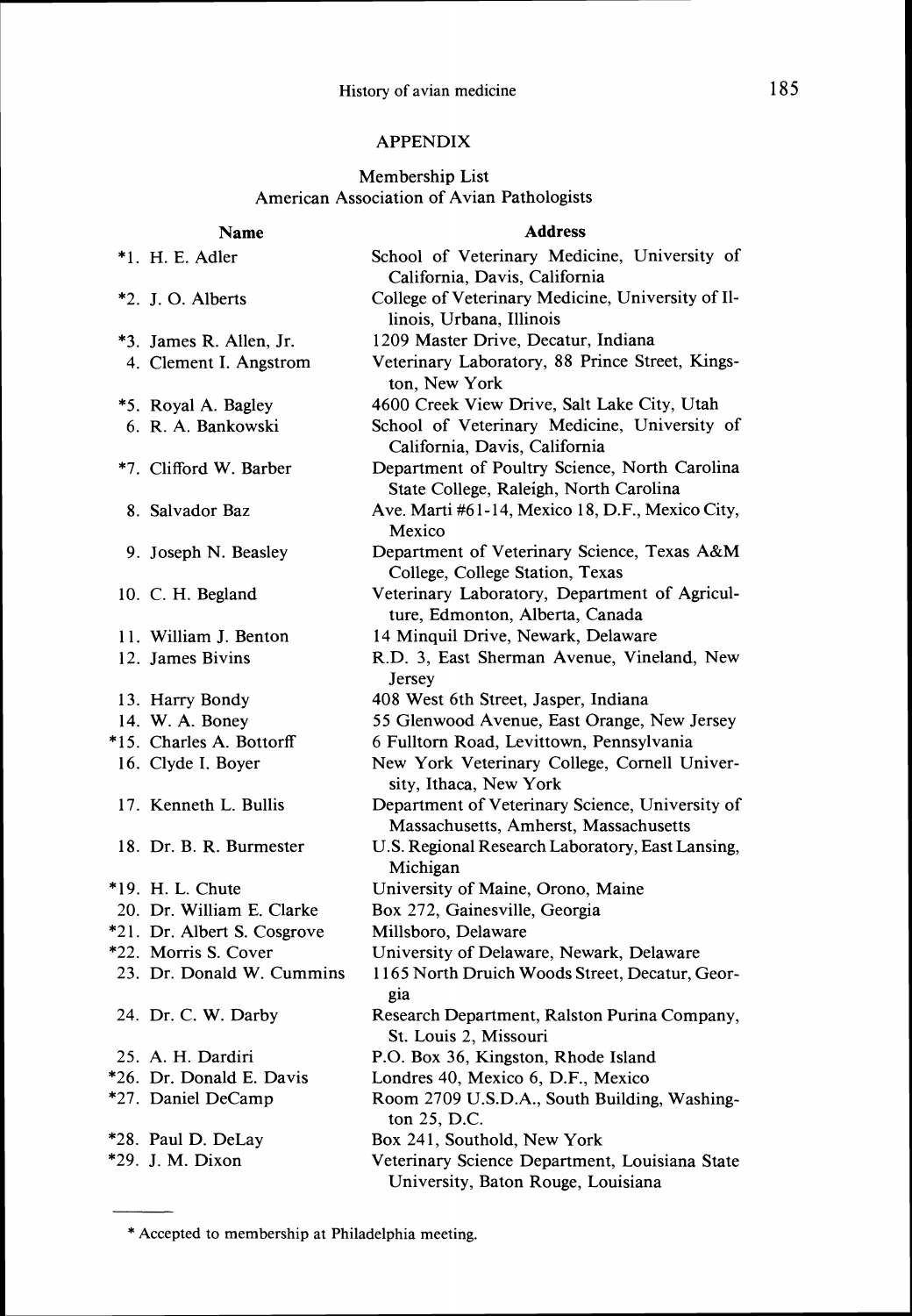| 30. Robert Dubose            | Departmer<br>technic I |
|------------------------------|------------------------|
|                              |                        |
| 31. Daniel P. Ehlers         | 227 West I             |
| *32. Julius Fabricant        | New York               |
|                              | versity, l             |
| *33. Archie Ingram Flowers   | 1304 Walt              |
| 34. D. W. Francis            | Poultry De             |
|                              | riculture              |
| 35. Charles Gale             | Ohio Agrio             |
|                              | Ohio                   |
| *36. R. F. Gentry            | Departmer              |
|                              | State Ur               |
|                              | nia                    |
| *37. M. Adrian Gross         | Regional P             |
|                              | Mt. Hop                |
| *38. L. C. Grumbles          | Departmen              |
|                              | A&M C                  |
| 39. Charles Hall             | Departmer              |
|                              | lege, Col              |
| 40. Lyle E. Hanson           | 1306 Penn              |
| *41. James F. Harr           | 1004 Clint             |
| 42. J. M. Hejl               | 2908 Old 1             |
| 43. Wilson Henderson         | Departmer              |
|                              | versity,               |
| *44. William A. Higgins      | Box 263, I             |
| *45. Dr. Stephen B. Hitchner | American               |
|                              | ison 1, V              |
| *46. M. S. Hofstad           | Veterinary             |
|                              | College,               |
|                              | 1416 Clov              |
| *47. Theodore A. Hymas       |                        |
| 48. D. S. Jaquette           | Delaware               |
|                              | ware                   |
| 49. A. C. Jerstad            | West Wasl              |
|                              | Washing                |
| *50. Erwin L. Jungherr       | Departmer              |
|                              | Connect                |
| *51. Wayne W. Kirkham        | Veterinary             |
|                              | Iowa                   |
| *52. Albert L. Kleckner      | School of              |
|                              | Georgia,               |
| 53. Dr. Bernard Koch         | 4257 Los (             |
| *54. Hiram N. Lasher         | Millsboro,             |
| *55. C. D. Lee               | 1314 Curt:             |
| *56. P. P. Levine            | New York               |
|                              | York                   |
| 57. John F. Long             | 2662 Ruhl              |
| *58. Forrest C. Love         | A.M.S. Po              |
|                              | D.C.                   |
| 59. Robert Mouley            | 430 New 1              |
| *60. William J. Mathey, Jr.  | 161 Sparta             |
| *61. G. S. McKee             | 124 Virgin             |
| *62. Theodore W. Millen      | R.D. #2, I             |
| 63. Claude W. Miller         | R.D. #3, N             |

64. Milan Mitrovic Assoc.

nt of Veterinary Science, Virginia Polynstitute, Blacksburg, Virginia North Street, Butler, Pennsylvania State Veterinary College, Cornell Uni-Ithaca, New York on Drive, College Station, Texas partment, New Mexico College of Ag-, State College, New Mexico cultural Experiment Station, Wooster, nt of Veterinary Science, Pennsylvania hiversity, University Park, Pennsylvaoultry Research Laboratory, 3606 East e Road, East Lansing, Michigan nt of Veterinary Microbiology, Texas ollege, College Station, Texas nt of Microbiology, Texas A&M Colllege Station, Texas sylvania Avenue, Urbana, Illinois ton Street, Mechanicsville, Iowa Dominion Blvd., Alexandria, Virginia nt of Veterinary Science, Purdue Uni-Lafayette, Indiana ndianola, Iowa Scientific Laboratories, Box 232, Mad- $N$ isconsin Medical Research Institute, Iowa State Ames, Iowa er Ct., Midland, Michigan Poultry Laboratory, Millsboro, Delahington Experiment Station, Puyallup, ton nt of Animal Diseases, University of icut, Storrs, Connecticut Hygiene, Iowa State College, Ames, Veterinary Medicine, University of Athens, Georgia Gatos Highway, Santa Cruz, California Delaware iss, Iowa State College, Ames, Iowa State Veterinary College, Ithaca, New Avenue, Columbus 9, Ohio ultry Pathology Section, Washington, York Avenue, Harrisonburg, Virginia In Avenue, East Lansing, Michigan 112 Street, Fairfax, Virginia Dallas Center, Iowa Aechanicsburg, Pennsylvania

Dr. Salsbury's Laboratory, Charles City, Iowa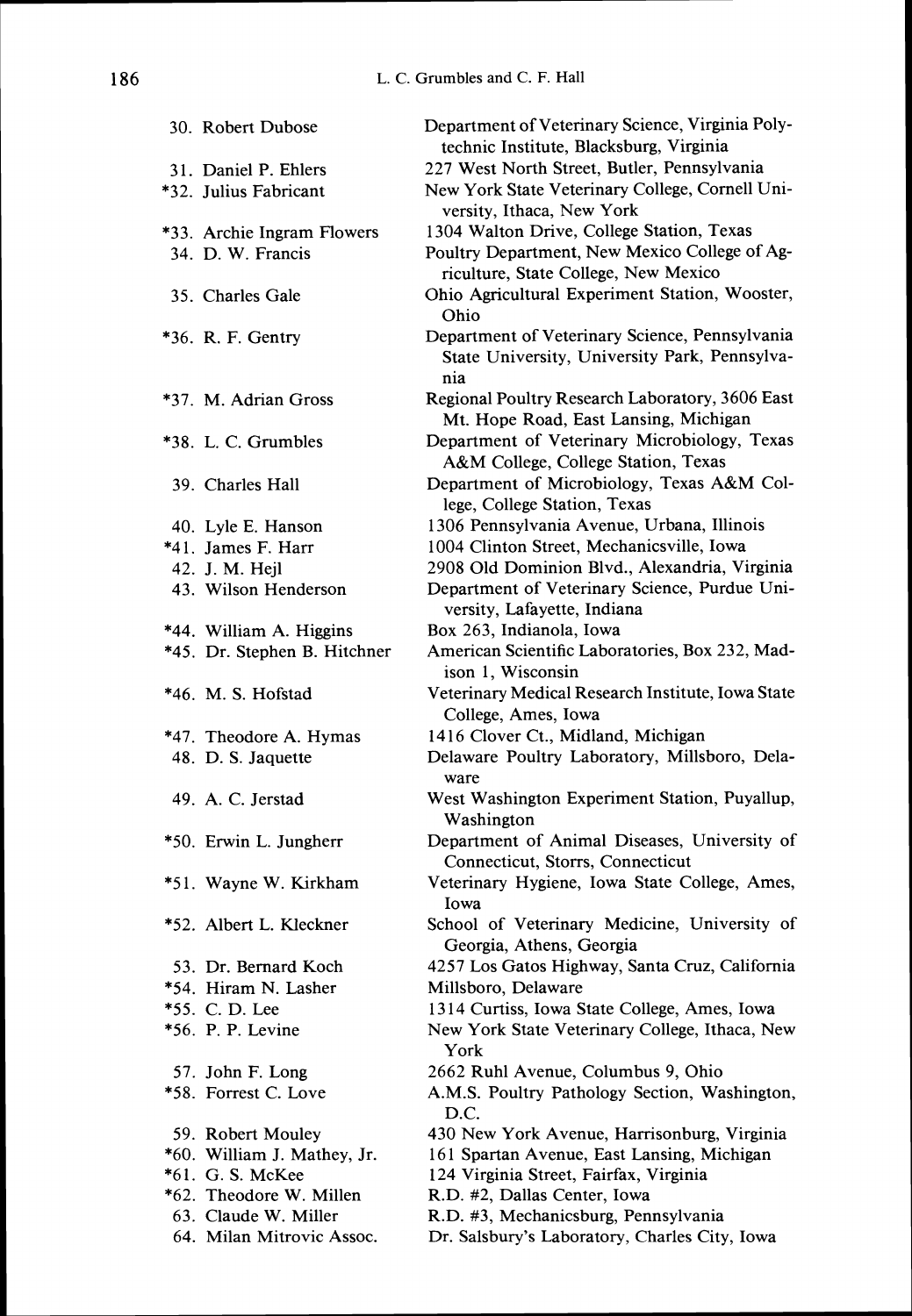| *65. Earl N. Moore        | 636 Beall Avenue, Wooster, Ohio                                               |
|---------------------------|-------------------------------------------------------------------------------|
| 66. Richard Wayne Moore   | 4101 Oaklawn, Bryan, Texas                                                    |
| *67. F. E. Mullen         | 1130 South Maine, Harrisonburg, Virginia                                      |
| 68. Saul Narotsky         | 265 Grove Street, East Aurora, New York                                       |
| 69. C. L. Nelson          | Jewell, Iowa                                                                  |
| 70. Carl Olson            | Department of Veterinary Science, University of                               |
|                           | Wisconsin, Madison 6, Wisconsin                                               |
| 71. Norman Olson          | 1030 Willowdale Road, Morgantown, West Vir-<br>ginia                          |
| *72. B. S. Pomeroy        | 1443 Raymond Avenue, St. Paul, Minnesota                                      |
| 73. James E. Porter       | 738 East Lockerman Street, Dover, Delaware                                    |
| 74. Dr. Livio Raggi       | University of California, School of Veterinary<br>Medicine, Davis, California |
| *75. Thomas V. Raines     | 117 North Broad Street, Norwich, New York                                     |
| 76. Frank K. Ramsey       | Iowa State College, Ames, Iowa                                                |
| 77. Charles Roberts       | P.O. Box 409, Linerville, Alabama                                             |
| 78. Charles S. Roberts    | Vet. Diag. Lab., Auburn, Alabama                                              |
| *79. A. S. Rosenwald      | 2080 Haring Hall, University of California, Da-                               |
|                           | vis, California                                                               |
| 80. Dr. James D. Russell  | Box 232, American Scientific Laboratories, Mad-<br>ison 1, Wisconsin          |
| 81. Kermit Schaaf         | Kimber Farms, Inc., Niles, California                                         |
| 82. William C. Schofield  | 835 South Eighth Street, St. Louis 2, Missouri                                |
| *83. Palace H. Seitz      | Pennsylvania V.A.I., Post Office Box 403, Har-<br>risburg, Pennsylvania       |
| *84. Robert B. Shillinger | Livestock Sanitary Service Laboratory, Frederick,<br>Maryland                 |
| *85. Dennis Sikes         | University of Georgia, Athens, Georgia                                        |
| 86. Glenn H. Snoeyenbos   | Department of Veterinary Science, University of                               |
|                           | Massachusetts, Amherst, Massachusetts                                         |
| *87. F. George Sperling   | 44 Veronica Road, West Chester, Pennsylvania                                  |
| *88. James F. Sullivan    | 2423 Valley Way, Cheverly, Maryland                                           |
| 89. J. R. E. Taylor       | DeKalb Agricultural Association, DeKalb, Illi-                                |
|                           | nois                                                                          |
| 90. Jack T. Tumlin        | School of Veterinary Medicine, University of<br>Georgia, Athens, Georgia      |
| 91. Henry Van Roekel      | University of Massachusetts, Amherst, Massa-<br>chusetts                      |
| 92. Dr. Ernest F. Waller  | 530 Huron Street, Delmar, New York                                            |
| 93. John R. Watkins       | 106 Edgemore, Bryan, Texas                                                    |
| 94. John L. West          | 1947 College Heights Road, 201 B, Manhattan,<br>Kansas                        |
| *95. Robert W. Wichmann   | School of Veterinary Medicine, University of<br>California, Davis, California |
| 96. James Edward Williams | U.S.D.A., ARS, U.S. Department of Agriculture,<br>Washington 25, D.C.         |
| 97. R. W. Winterfield     | 425 Eau Claire, Madison 4, Wisconsin                                          |
| 98. Vance Yates           | University of Rhode Island, Kingston, Rhode Is-<br>land                       |

*Note.* This is a copy of the original list. This document does not list charter member Dr. C. H. Cunningham, nor does it note that Dr. William C. Schofield was accepted to membership at the Philadelphia meeting.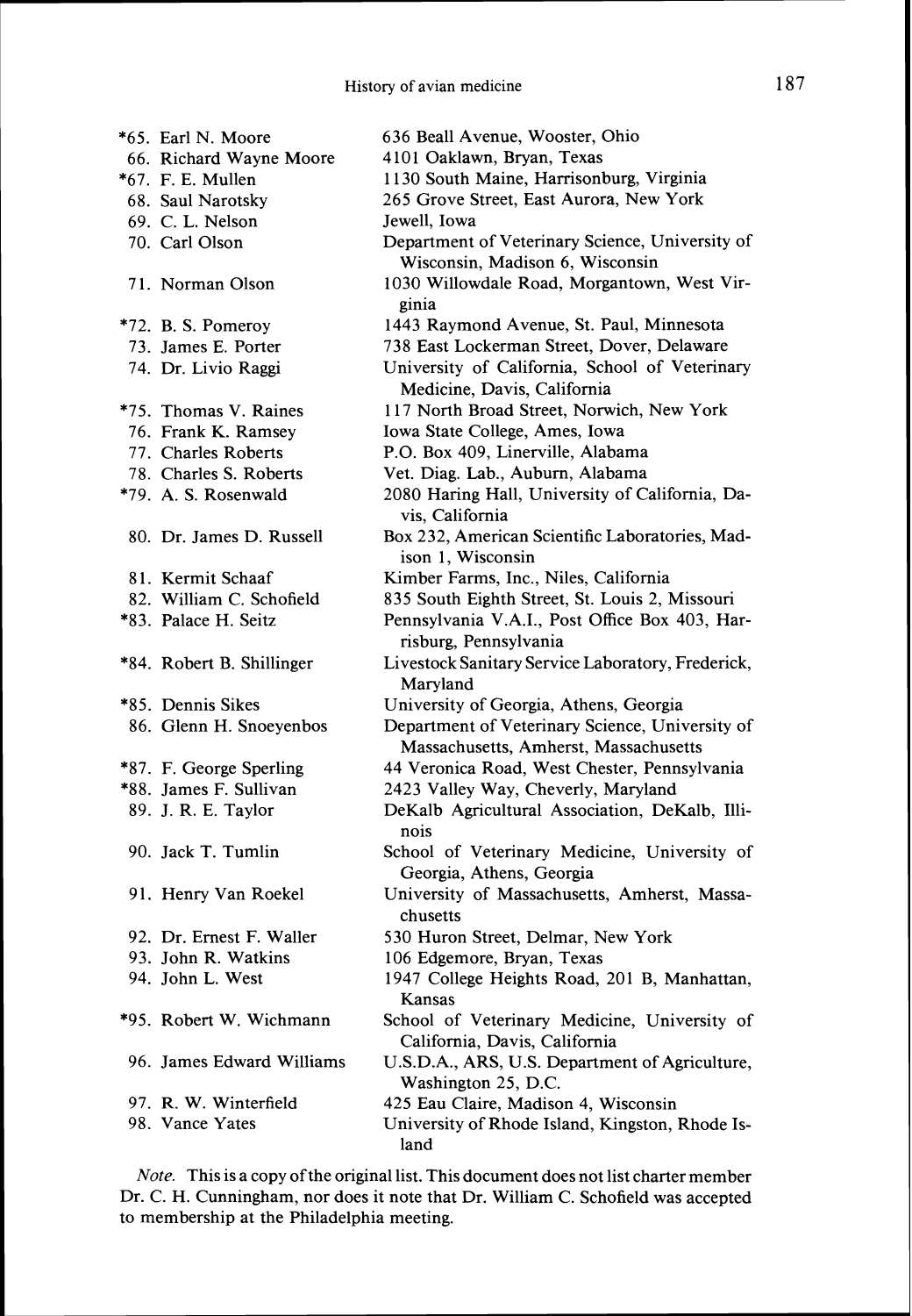# Officers and Directors of AAAP

|                                                                                                                                                                                                              | 1958–59                                        | 1959-60                                                                                                             | 1960-61                                                                                                       |
|--------------------------------------------------------------------------------------------------------------------------------------------------------------------------------------------------------------|------------------------------------------------|---------------------------------------------------------------------------------------------------------------------|---------------------------------------------------------------------------------------------------------------|
| President<br>Vice President<br>Secretary-Treasurer<br>Eastern District<br>Southern District<br><b>Central District</b><br>Western District<br>President Ex-Officio<br>Director at Large<br>Director at Large | B. S. Pomeroy<br>E. L. Jungherr<br>M. S. Cover | H. Van Roekel<br>S. B. Hitchner<br>M. S. Cover<br>P. P. Levine<br>A. I. Flowers<br>M. S. Hofstad<br>A. S. Rosenwald | S. B. Hitchner<br>H. E. Adler<br>M. S. Cover<br>P. P. Levine<br>A. I. Flowers<br>M. S. Hofstad<br>L. G. Raggi |
|                                                                                                                                                                                                              | $1961 - 62$                                    | 1962-63                                                                                                             | 1963-64                                                                                                       |
| President                                                                                                                                                                                                    | B. R. Burmester                                | P. P. Levine                                                                                                        | H. L. Chute                                                                                                   |
| Vice President                                                                                                                                                                                               | P. P. Levine                                   | H. L. Chute                                                                                                         | C. W. Barber                                                                                                  |
| Secretary-Treasurer                                                                                                                                                                                          | G. H. Snoeyenbos                               | G. H. Snoeyenbos                                                                                                    | G. H. Snoevenb                                                                                                |
| Eastern District                                                                                                                                                                                             | H. Van Roekel                                  | H. Van Roekel                                                                                                       | H. Van Roekel                                                                                                 |
| Southern District                                                                                                                                                                                            | A. I. Flowers                                  | Don Davis                                                                                                           | F. R. Craig                                                                                                   |
| Central District                                                                                                                                                                                             | M. S. Hofstad                                  | M. S. Hofstad                                                                                                       | B. S. Pomeroy                                                                                                 |
| <b>Western District</b>                                                                                                                                                                                      | L. G. Raggi                                    | L. R. Raggi                                                                                                         | L. G. Raggi                                                                                                   |
| President Ex-Officio                                                                                                                                                                                         |                                                |                                                                                                                     |                                                                                                               |
| Director at Large                                                                                                                                                                                            | M. S. Cover                                    | W. F. Hughes                                                                                                        | W. F. Hughes                                                                                                  |
| Director at Large                                                                                                                                                                                            | A. L. Kleckner                                 | A. L. Kleckner                                                                                                      | J. Fabricant                                                                                                  |

#### **1964-65**

| President               |
|-------------------------|
| Vice President          |
| Secretary-Treasurer     |
| <b>Eastern District</b> |
| Southern District       |
| <b>Central District</b> |
| <b>Western District</b> |
| President Ex-Officio    |
| Director at Large       |
| Director at Large       |

| C. W. Barber               |
|----------------------------|
| D. V. Zander               |
| G. H. Snoevenbos           |
| H. Van Roekel              |
| F. R. Craig                |
| <b>B. S. Pomerov</b>       |
| D. E. Stover*              |
|                            |
| C. F. Helmboldt            |
| M. C. Peckham <sup>+</sup> |

# **1967-68**

President Vice President Secretary-Treasurer Eastern District Southern District Central District Western District President Ex-Officio Director at Large Director at Large

C. F. Hall **A.** S. Rosenwald G. H. Snoeyenbos R. F. Gentry J. T. Tumlin M. S. Hofstad R. **A.** Bagley H. W. Yoder G. J. Christie

**A.** L. Kleckner

### **1965-66**

D. V. Zander C. **A.** Bottorff G. H. Snoeyenbos R. F. Gentry F. R. Craig B. S. Pomeroy R. A. Bagley C. F. Helmboldt

S. B. Hitchner

### **1968-69**

**A.** S. Rosenwald F. R. Craig G. H. Snoeyenbos R. F. Gentry J. T. Tumlin M. S. Hofstad R. H. McCapes C. F. Hall C. J. Christie M. S. Cover

os

J. Fabricant

#### **1966-67**

C. **A.** Bottorff C. F. Hall G. H. Snoeyenbos R. F. Gentry J. T. Tumlin B. S. Pomeroy R. **A.** Bagley H. W. Yoder

#### **1969-70**

S. B. Hitchner

F. R. Craig R. A. Bagley G. H. Snoeyenbos C. I. Angstrom J. T. Tumlin M. S. Hofstad R. H. McCapes **A.** S. Rosenwald B. L. McMurray M. S. Cover

<sup>\*</sup> Resigned. Replaced by R. A. Bagley.

t Replaced Fabricant.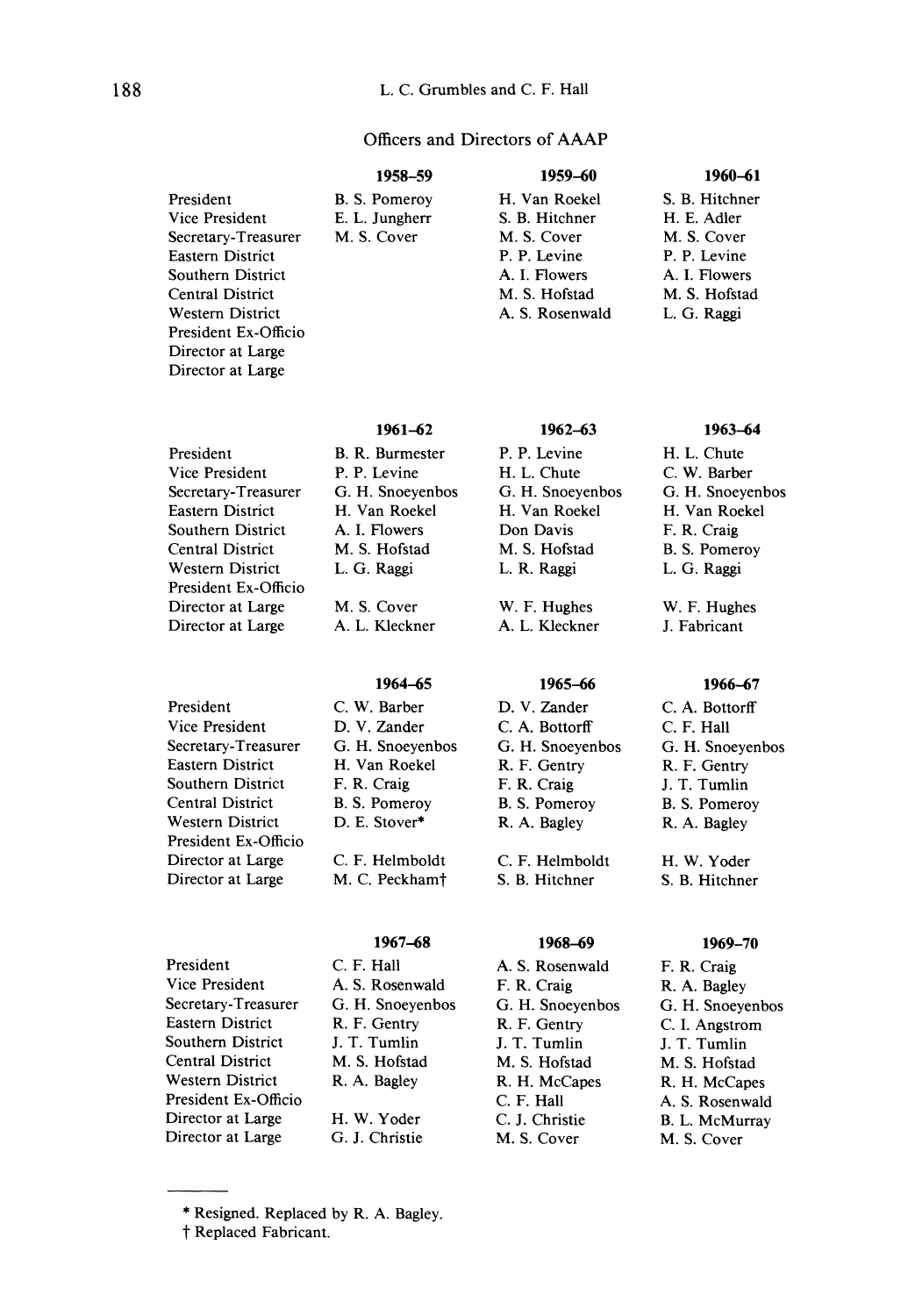#### History of avian medicine

- President Vice President Secretary-Treasurer Eastern District Southern District Central District Western District President Ex-Officio Director at Large Director at Large
- President Vice President Secretary-Treasurer Eastern District Southern District Central District Western District President Ex-Officio Director at Large Director at Large
- President Vice President Secretary-Treasurer Eastern District Southern District Central District Western District President Ex-Officio Director at Large Director at Large
- President Vice President Secretary-Treasurer Eastern District Southern District Central District Western District President Ex-Officio Director at Large Director at Large

### **1970-71**

R. A. Bagley M. S. Hofstad C. F. Hall C. I. Angstrom H. W. Yoder, Jr. R. W. Winterfield R. H. McCapes F. R. Craig B. L. McMurray J. A. Newman

#### **1973-74**

J. T. Tumlin L. C. Grumbles C. F. Hall E. S. Bryant H. W. Yoder, Jr. B. S. Pomeroy Dean C. Young G. H. Snoeyenbos E. E. Stuart J. E. Lancaster

**1976-77**  E. E. Stuart R. W. Winterfield C. F. Hall E. S. Bryant S. A. Vezey Reed Rumsey A. S. Rosenwald H. W. Yoder, Jr. H. C. Carlson R. W. Keirs

**1979-80**  Reed Rumsey\* S. H. Kleven C. F. Hall E. S. Bryant W. W. Adams R. W. Winterfield A. S. Rosenwald R. H. McCapes H. **G.** Purchase Peter Poss

#### $1971 - 72$

M. S. Hofstad G. H. Snoeyenbos C. F. Hall C. I. Angstrom H. W. Yoder, Jr. B. S. Pomeroy R. H. McCapes R. A. Bagley B. W. Calnek J. A. Newman

# **1974-75**

L. C. Grumbles H. W. Yoder, Jr. C. F. Hall E. S. Bryant S. A. Vezey B. S. Pomeroy Dean C. Young J. T. Tumlin S. H. Kleven J. E. Lancaster

**1977-78**  R. W. Winterfield R. H. McCapes C. F. Hall E. S. Bryant S. A. Vezey Reed Rumsey A. S. Rosenwald E. E. Stuart H. C. Carlson A. A. Bickford

**1980-81** S. H. Kleven B. W. Calnek C. F. Hall E. S. Bryant W. W. Adams R. W. Winterfield C. Riddell Vacant Peter E. Poss R. J. Eckroade

#### **1972-73**

G. H. Snoeyenbos J. T. Tumlin C. F. Hall C. I. Angstrom H. W. Yoder, Jr. B. S. Pomeroy Dean C. Young M. S. Hofstad B. W. Calnek E. E. Stuart

## **1975-76**

H. W. Yoder, Jr. E. E. Stuart C. F. Hall E. S. Bryant S. A. Vezey R. W. Winterfield Dean C. Young L. C. Grumbles S. H. Kleven R. W. Keirs

#### **1978-79**

R. H. McCapes Reed Rumsey C. F. Hall E. S. Bryant W. W. Adams Peter Poss A. S. Rosenwald R. W. Winterfield H. G. Purchase A. A. Bickford

#### **1981-82**

Bruce W. Calnek Peter E. Poss C. F. Hall Louis van der Heide W. W. Adams R. W. Winterfield C. Riddell S. H. Kleven Benjamin Lucio R. J. Eckroade

\* Replaced by S. H. Kieven in January 1980.

# 189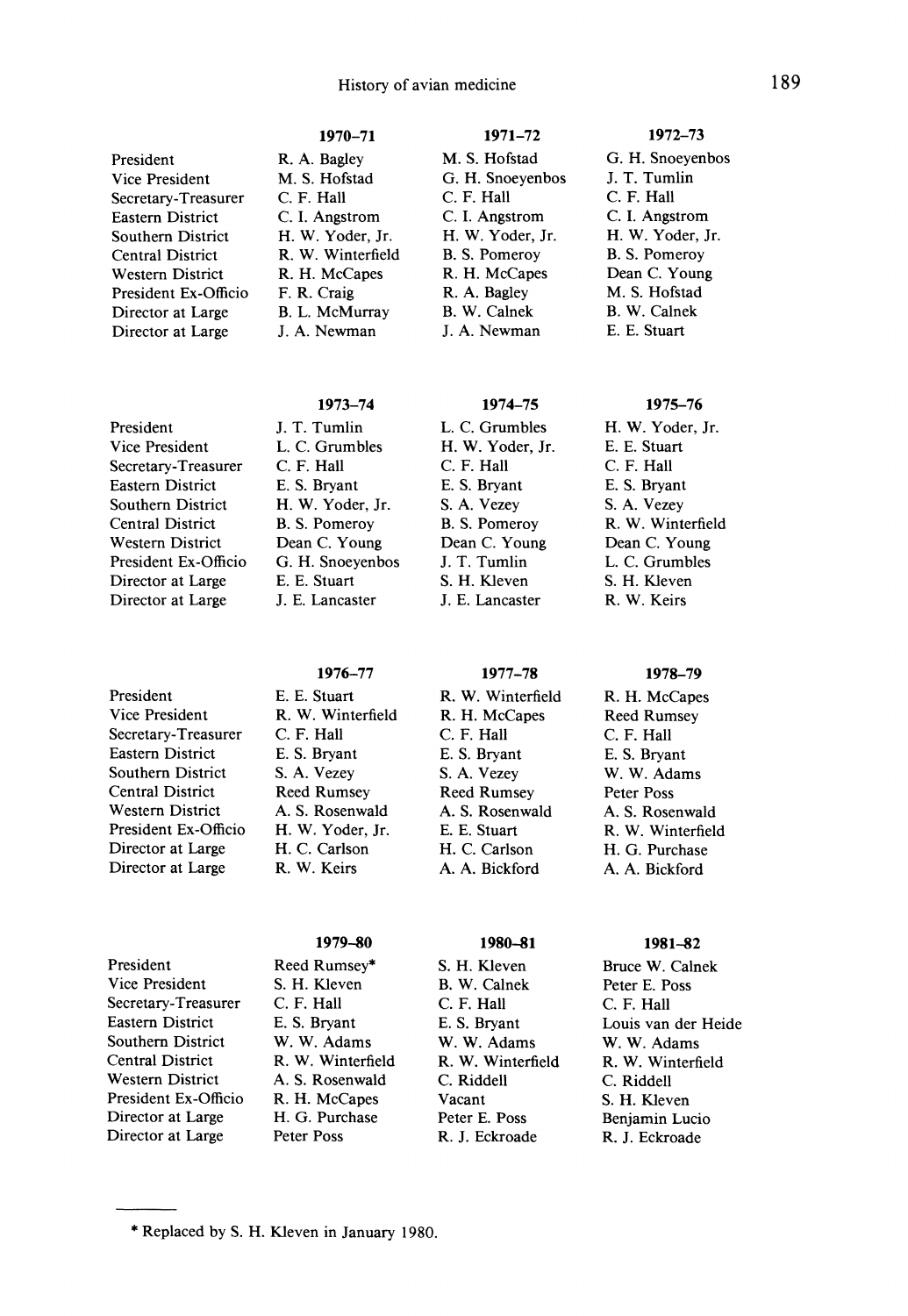|                         | 1982-83             | 1983-84            | 1984-85            |
|-------------------------|---------------------|--------------------|--------------------|
| President               | Peter E. Poss       | A. A. Bickford     | Charles W. Beard   |
| Vice President          | Arthur A. Bickford  | C. W. Beard        | Craigmyle Riddell  |
| Secretary-Treasurer     | Robert J. Eckroade  | Robert J. Eckroade | Robert J. Eckroade |
| <b>Eastern District</b> | Louis Van der Heide | L. Van der Heide   | L. Van der Heide   |
| Southern District       | C. W. Beard         | S. E. Glass        | S. E. Glass        |
| <b>Central District</b> | R. W. Winterfield   | R. L. Witter       | R. L. Witter       |
| <b>Western District</b> | Craigmyle Riddell   | Craigmyle Riddell  | Don Zander         |
| President Ex-Officio    | B. W. Calnek        | P. E. Poss         | A. A. Bickford     |
| Director at Large       | D. W. Waldrip       | D. W. Waldrip      | Max Colwell        |
| Director at Large       | Benjamin Lucio      | H. John Barnes     | H. John Barnes     |
|                         | 1985-86             | 1986-87            | 1987-88            |
| President               | Craigmyle Riddell   | Birch McMurray     | R. L. Witter       |

Vice President Secretary-Treasurer Eastern District Southern District Central District Western District President Ex-Officio Director at Large Director at Large

Craigmyle Riddell Birch McMurray Robert J. Eckroade L. Van der Heide S. E. Glass R. L. Witter Don Zander Charles W. Beard Max Colwell Wm. B. Chase

Birch McMurray R. L. Witter Robert J. Eckroade L. Van der Heide Cal Anthony Dave Halvorson Don Zander Craigmyle Riddell Wm. B. Chase Max Brugh

R. L. Witter D. Anderson Robert J. Eckroade L. Van der Heide Cal Anthony Dave Halvorsen Don Zander Birch McMurray Max Brugh Y. M. Saif

### Constitution

# ARTICLE I

Section 1. The name of this organization shall be the American Association of Avian Pathologists.

# ARTICLE I1

Section 1. The American Association of Avian Pathologists shall be incorporated under the laws of the State of Illinois as a non-profit organization.

# **ARTICLE III**

#### Objectives

- Section 1. To provide an organization for the promotion of mutual interest of those persons engaged in the field of avian diseases.
- Section 2. To stimulate scientific progress in avian pathology.
- Section **3.** To encourage adequate training in poultry diseases and management in schools of veterinary medicine.
- Section 4. To encourage graduate and other forms of advanced training in avian diseases.
- Section *5.* To encourage the publication of a scientific journal on avian diseases.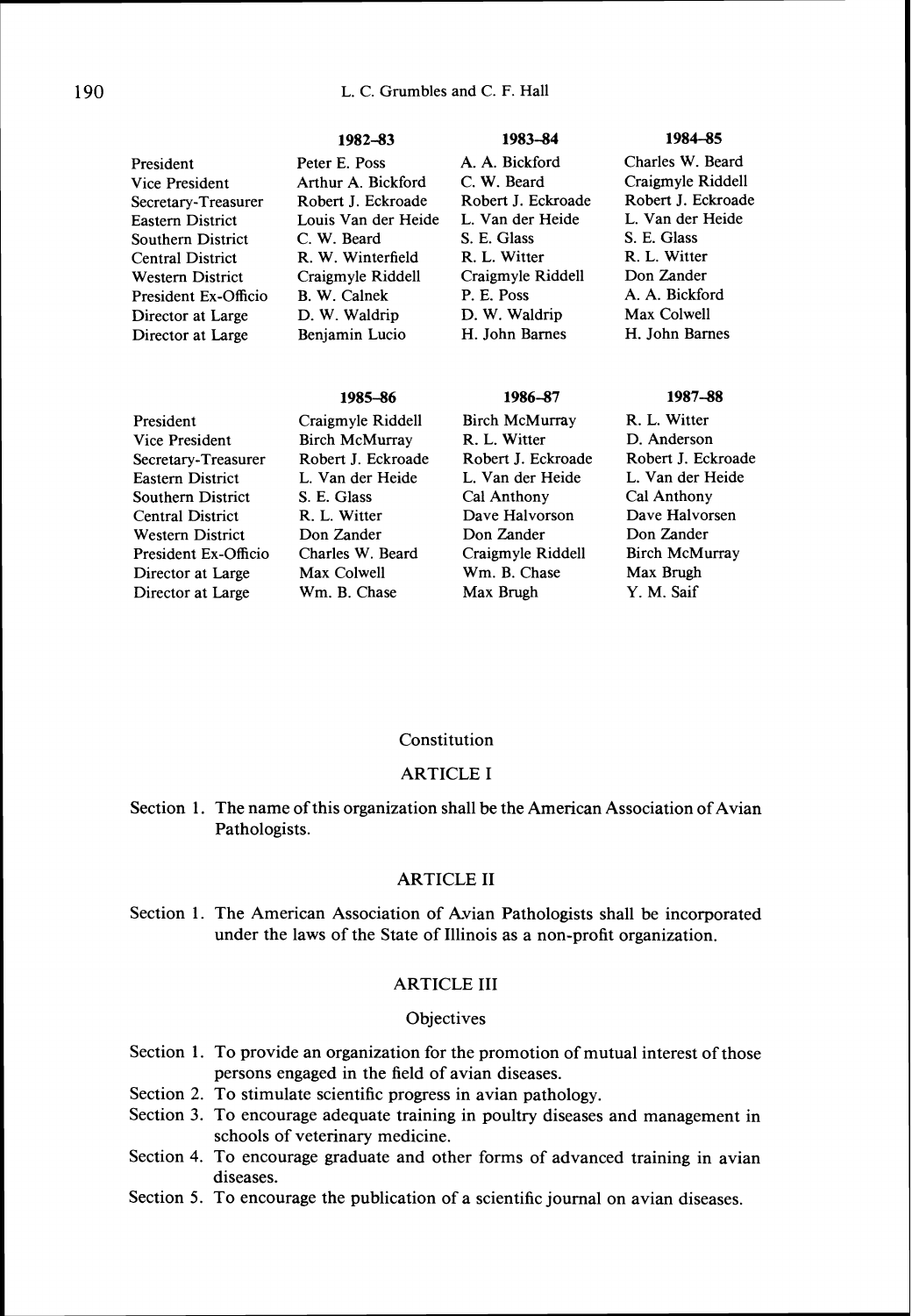# BY-LAWS

# ARTICLE IV

# Membership

- Section 1. The types of membership in this organization shall be:
	- (1) Charter member.
	- (2) Member.
	- (3) Associate member.
- Section 2. Qualifications for membership:
	- (1) Charter member.

Charter members shall have the qualifications of members and shall be those who have had fifteen years experience in avian pathology joined together at 1957 Annual Meeting of the American Veterinary Medical Association to initiate this association, plus others elected by a two-thirds vote of the original charter membership. These latter must also have fifteen years of experience in avian pathology and shall be elected within the first year following adoption of the constitution and by-laws.

- (2) Member.
	- (a) Be a member in good standing of the American Veterinary Medical Association.
	- (b) Have satisfactory moral and ethical standings in the profession and a minimum of three years' experience in avian diseases.
- **(3)** Associate member.
	- (a) Persons who have been engaged in some phase of avian pathology for a minimum of three years and who have made significant contributions to the knowledge in this field.
- Section 3. Application for membership.
	- (1) An applicant for membership (members and associate members) shall be proposed by two members and the application shall be submitted to the Secretary-Treasurer.
	- (2) Application for membership (members and associate members) shall be approved by a membership committee and accepted by two-thirds vote of the members present at the annual meeting.

# ARTICLE V

# **Officers**

- Section 1. The officers of this organization shall consist of the following: President, Vice-President, and Secretary-Treasurer.
- Section 2. The election of these officers and their duties shall be as provided in the by-laws.

# ARTICLE VI

- Section 1. The organization shall hold an annual meeting in conjunction with the annual meeting of the American Veterinary Medical Association unless specified otherwise by the officers.
- Section 2. A special meeting may be called by the President upon the written request of five members in good standing.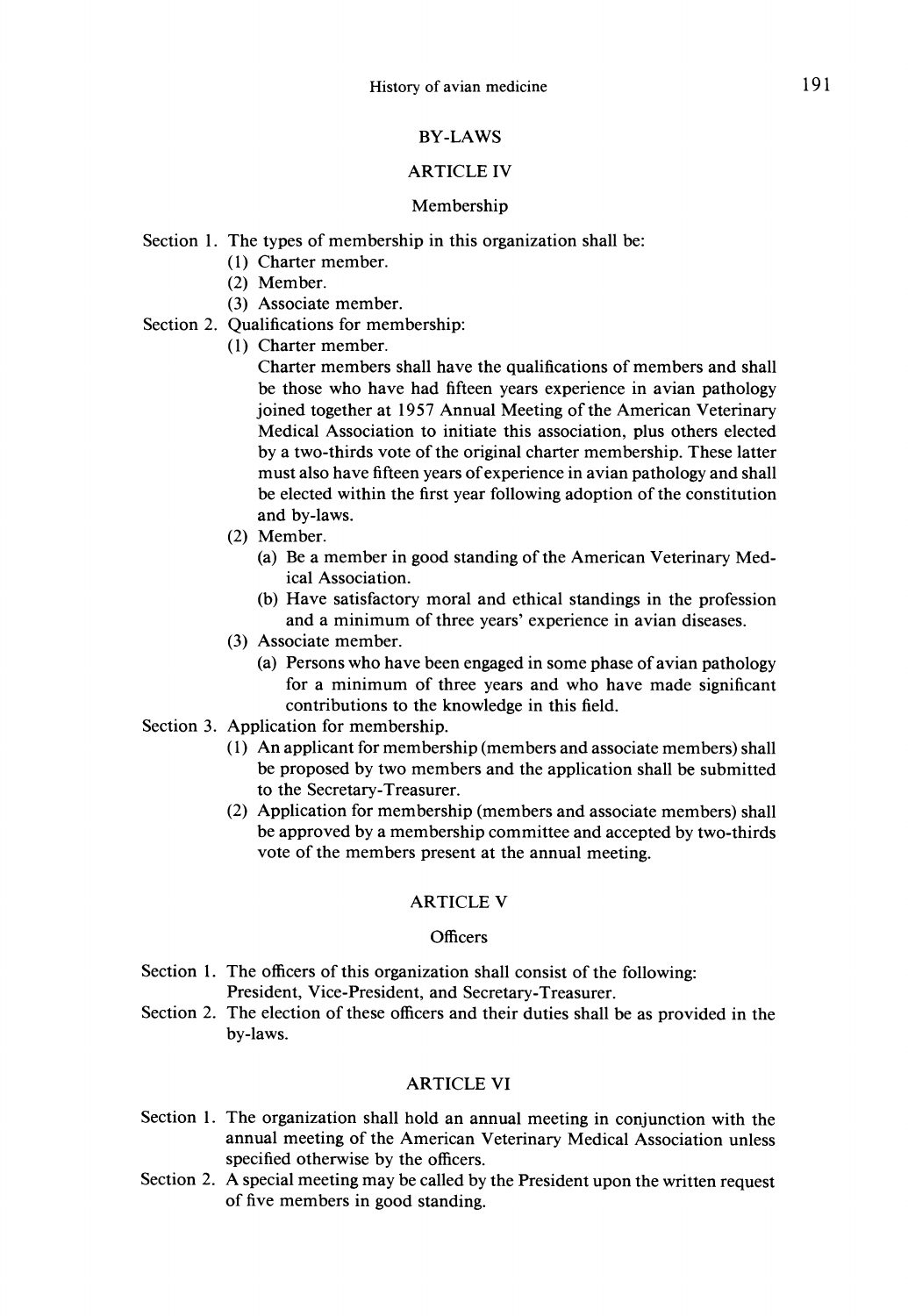# ARTICLE VII

#### Amendments

Section 1. Proposed amendments to this constitution and to the by-laws signed by at least three members in good standing, shall first be submitted to the officers for their consideration. The proposed amendment with the recommendation of the officers will be announced at least thirty (30) days in advance of any regular or special meeting at which time the proposed amendment will be discussed. An affirmative mail vote of at least twothirds of the membership voting shall be required for the adoption of the amendment.

# ARTICLE VIII

# Election and Duties of Officers

- Section 1. The President, Vice-President, and Secretary-Treasurer shall be members or charter members elected by secret ballot by a majority vote of the members present. Only members and charter members are entitled to vote. The officers shall serve for one year and until their successors shall have been elected. The first election shall be held at a called meeting of the association and future elections at regular annual meetings.
- Section 2. Nominations for officers shall be made by a committee of three members appointed by the President. Officers shall be ineligible to serve on the nominating committee. Additional nominations may be made in open meeting or by mail by any member or charter member in good standing.
- Section 3. Duties of the President and Vice-President:
	- (1) The President shall preside over all meetings of the Association, shall be an *ex-oficio* member of all committees, except the nominating committee, and shall perform the usual duties of such office.
	- (2) The President shall appoint the following committees and others as deemed necessary:
		- (a) Nominating committee (three members).
		- (b) Membership committee (three members).
		- (c) Resolutions committee (three members).
	- **(3)** The Vice-President shall be an *ex-oficio* member of all committees, except the nominating committee, preside at meetings in absence of the President, and shall succeed to the office of President should that office be vacated.
- Section 4. Duties of the Secretary-Treasurer:

The Secretary-Treasurer shall serve as executive officer of the Association. He shall conduct business affairs of the organization, collect dues, issue receipts, draw vouchers, and pay bills and expenses. He shall arrange for safe keeping of funds, shall keep records of all transactions and submit a yearly statement of financial affairs to the organization. He shall keep minutes of all meetings and shall perform the usual duties of a Secretary-Treasurer and such other duties as are assigned by the President.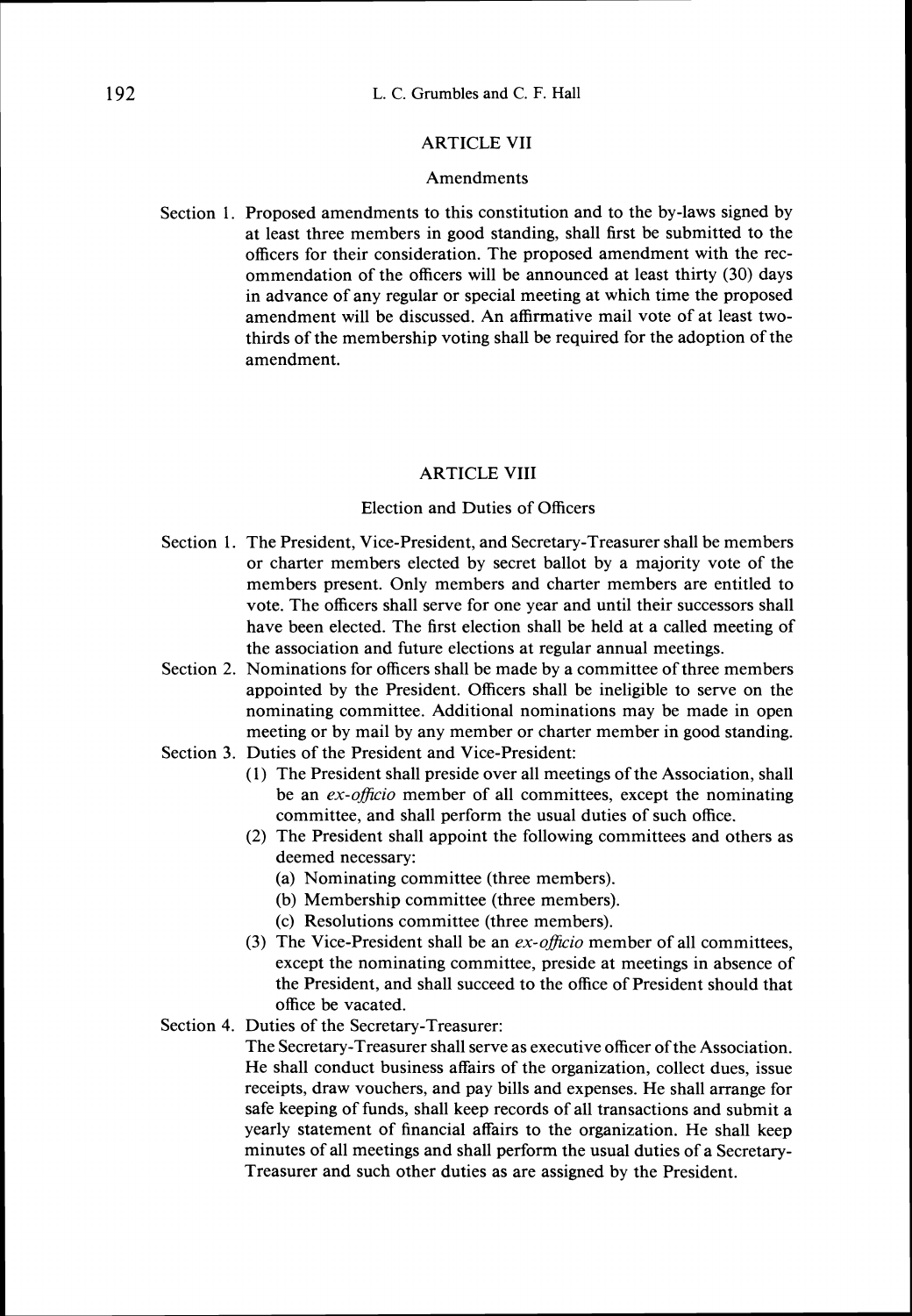# ARTICLE IX

### Dues

- Section I. The dues shall be established annually by the organization.
- Section 2. Dues shall become payable on January 1 of each year and shall be remitted to the Secretary-Treasurer.

# ARTICLE X

# Conduct of Business

- Section 1. Fifteen eligible voting members shall constitute a quorum.
- Section 2. Suspension of by-laws may be voted at any meeting by unanimous consent of the members present provided a quorum is in attendance.
- Section **3.** The Roberts' rules of order, revised, shall govern the conduct of all meetings.

July 11, 1958

## Attendance- Avian Pathologists' Meeting

August 20, 1957

| J. E. Williams    | U.S.D.A., A.R.S., A.D.E. Div. | Washington 25, D.C.   |
|-------------------|-------------------------------|-----------------------|
| B. R. Burmester   | U.S.D.A., A.R.S., A.P.H.-Reg. | East Lansing, Mich.   |
|                   | Poultry Res. Lab.             |                       |
| Erwin Jungherr    | Univ. of Conn.                | Storrs, Conn.         |
| C. H. Cunningham  | Mich. State Univ.             | East Lansing, Mich.   |
| D. D. Payne       | Univ. of Maine                | Orono, Maine          |
| M. S. Cover       | Univ. of Delaware             | Newark, Del.          |
| N. O. Olson       | W. Virg. Univ.                | Morgantown, W. Va.    |
| C. A. Bottorff    | Am. Cyanamid Co.              | Pearl River, N.Y.     |
| B. S. Pomerov     | Univ. of Minn.                | St. Paul, Minn.       |
| W. B. Gross       | Va. Ag. Exp. Sta.             | Blacksburg, Va.       |
| D. E. Davis       | Texas A&M                     | College Station, Tex. |
| A. L. Kleckner    | Univ. of Georgia              | Athens, Ga.           |
| W. H. Rhodes      | Merck & Co., Inc.             | Rahway, N.J.          |
| J. O. Alberts     | Univ. of Illinois             | Urbana, Ill.          |
| T. W. Millen      | Hy-Line Poultry Farms         | Dallas Center, Iowa   |
| S. B. Hitchner    | Am. Scientific Labs., Inc.    | Madison, Wis.         |
| J. E. Porter      | Merck Research Farm           | Dover, Del.           |
| R. L. Kilgore     | Ralston Purina Co.            | St. Louis, Mo.        |
| R. W. Winterfield | Am. Scientific Labs., Inc.    | Madison 1, Wis.       |
| J. H. Sautter     | Univ. of Minn.                | St. Paul, Minn.       |
| F. E. Mullen      | Practitioner                  | Harrisonburg, Va.     |
| A. S. Cosgrove    | Delaware Poultry Lab.         | Millsboro, Del.       |
| M. S. Eggert      | Va. Dept. of Agric.           | Richmond, Va.         |
| J. M. Hejl        | AIQ, ARS, USDA                | Washington, D.C.      |
| J. F. Harr        | Salsbury's Labs.              | Charles City, Iowa    |
| H. E. Adler       | Univ. of California           | Davis, Calif.         |
| D. E. Fogg        | Merck & Co., Inc.             | Rahway, N.J.          |